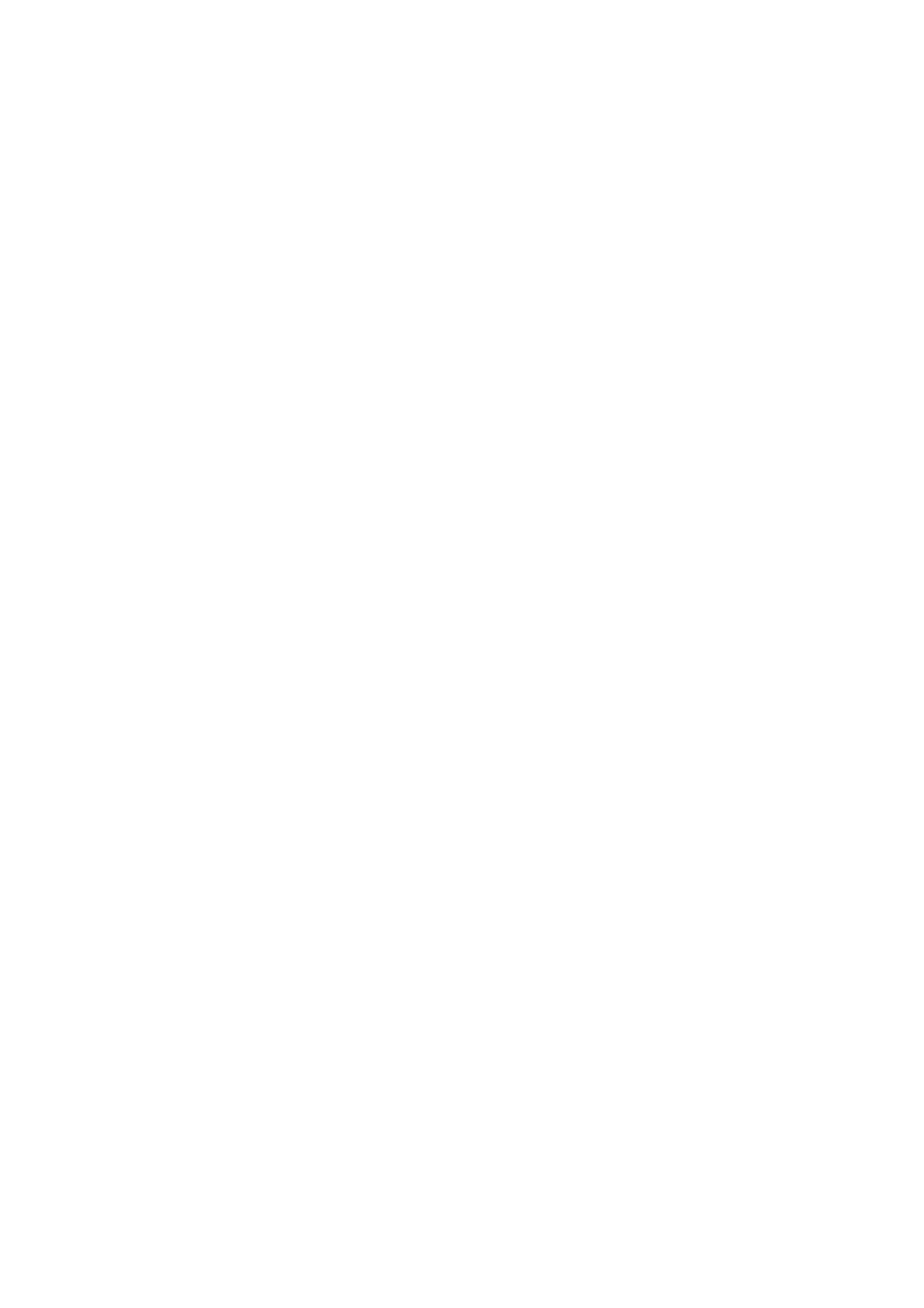### Western Australia

# Gas Supply (Gas Quality Specifications) Act 2009

# **Contents**

# Part 1 — Preliminary

|     | $r$ art 1 — Freihinnary                           |                |
|-----|---------------------------------------------------|----------------|
| 1.  | Short title                                       | 2              |
| 2.  | Commencement                                      | $\overline{2}$ |
| 3.  | Terms used                                        | 2              |
|     | Part $2 -$ Gas quality and capacity of            |                |
|     | <b>PIA</b> pipelines                              |                |
| 4.  | Purposes of this Part                             | 6              |
| 5.  | PIA pipelines                                     | 6              |
| 6.  | Controlling the quality of gas flowing into PIA   |                |
|     | pipelines                                         | 6              |
| 7.  | Content of pipeline impact agreements             | 8              |
| 8.  | Formation of pipeline impact agreements           | 9              |
| 9.  | Pipeline impact agreements — dispute resolution   | 11             |
| 10. | Short-term situations                             | 11             |
| 11. | Compensation for adverse effects on certain       |                |
|     | pipeline users                                    | 12             |
| 12. | Injunctions                                       | 13             |
|     | Part 3 — Modifying gas contracts                  |                |
| 13. | Standard gas quality specifications for pipelines | 15             |
| 14. | Modifying gas contracts                           | 15             |

# Part 4 — Compensation for certain gas consumers and operators of

As at 27 Mar 2010 Version 00-b0-08 page i Published on www.legislation.wa.gov.au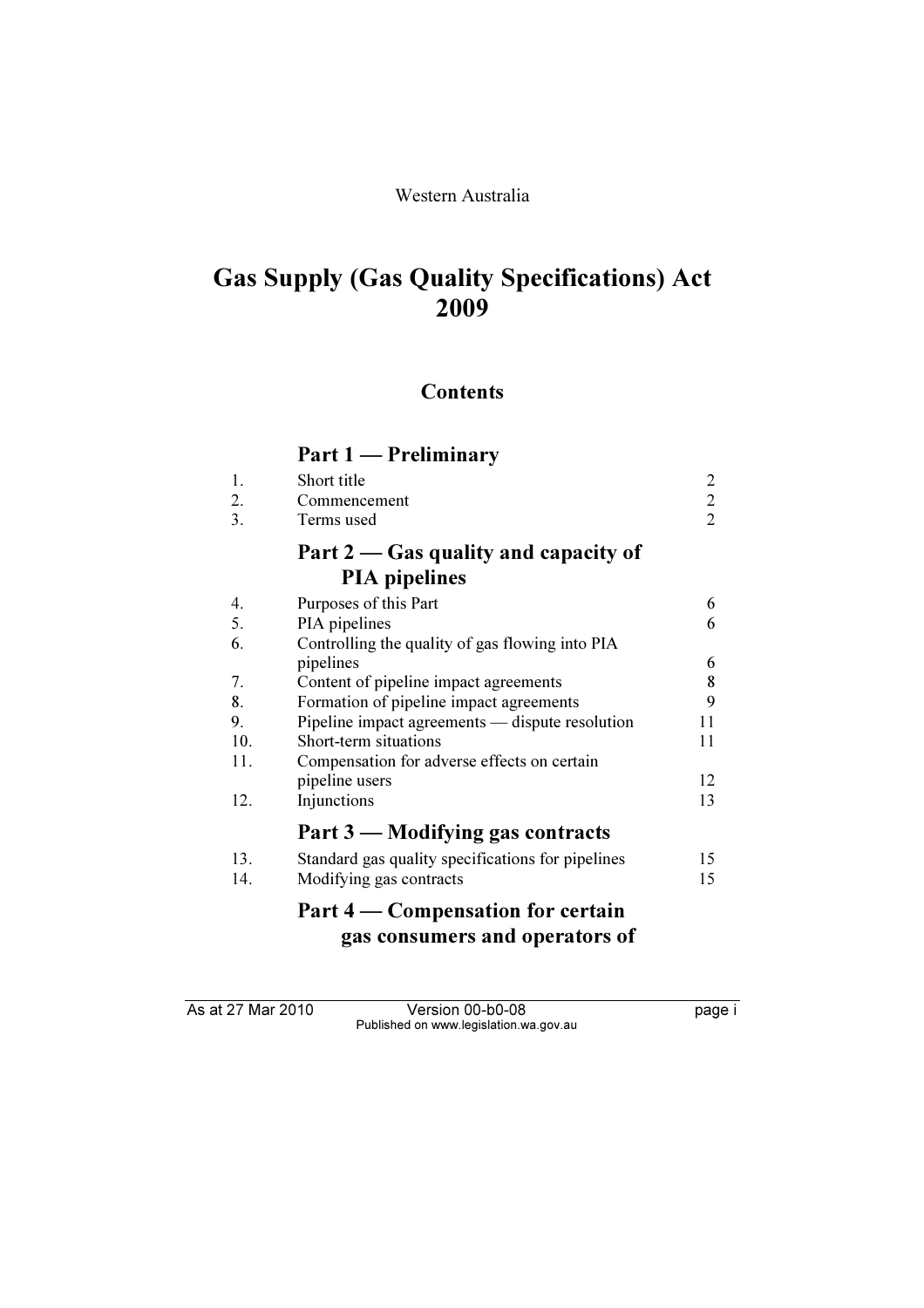#### **Contents**

# gas transmission pipelines and gas storage facilities

| 15. | Terms used                                        | 17 |
|-----|---------------------------------------------------|----|
| 16. | Regulations may provide for compensation scheme   | 17 |
| 17. | Compensation scheme for certain gas consumers     | 18 |
| 18. | Compensation scheme for operators of Part 4       |    |
|     | pipelines and operators of gas storage facilities | 19 |
| 19. | Double compensation                               | 20 |
| 20. | Part 4 pipeline becoming PIA pipeline             | 21 |
|     | Part 5 — Rectifying consumer                      |    |
|     | installations                                     |    |
|     | Division 1 — Preliminary                          |    |
| 21. | Purposes of this Part                             | 23 |
| 22. | Terms used                                        | 23 |
|     | Division 2 — Rectification programme              |    |
| 23. | Director to establish and implement the           |    |
|     | rectification programme                           | 25 |
| 24. | Payments into and out of the Account              | 26 |
| 25. | Surplus funds to be repaid to gas producers upon  |    |
|     | completion of the rectification programme         | 26 |
| 26. | Application of Financial Management Act 2006      |    |
|     | and Auditor General Act 2006                      | 27 |
| 27. | Annual report of Department to include            |    |
|     | information about the rectification programme     | 27 |
|     | Division 3 – Reimbursement scheme                 |    |
| 28. | Regulations may provide for reimbursement         |    |
|     | scheme                                            | 27 |
| 29. | Minister may determine beginning of the           |    |
|     | reimbursement period                              | 29 |
|     | Part 6 – General provisions                       |    |
| 30. | Relationship to Gas Access Laws                   | 30 |
| 31. | Coordinator to monitor and inquire into           | 30 |
| 32. | Exemptions may be granted by Minister             | 30 |
| 33. | Review of Act                                     | 31 |
| 34. | Regulations                                       | 31 |

page ii Version 00-b0-08 As at 27 Mar 2010 Published on www.legislation.wa.gov.au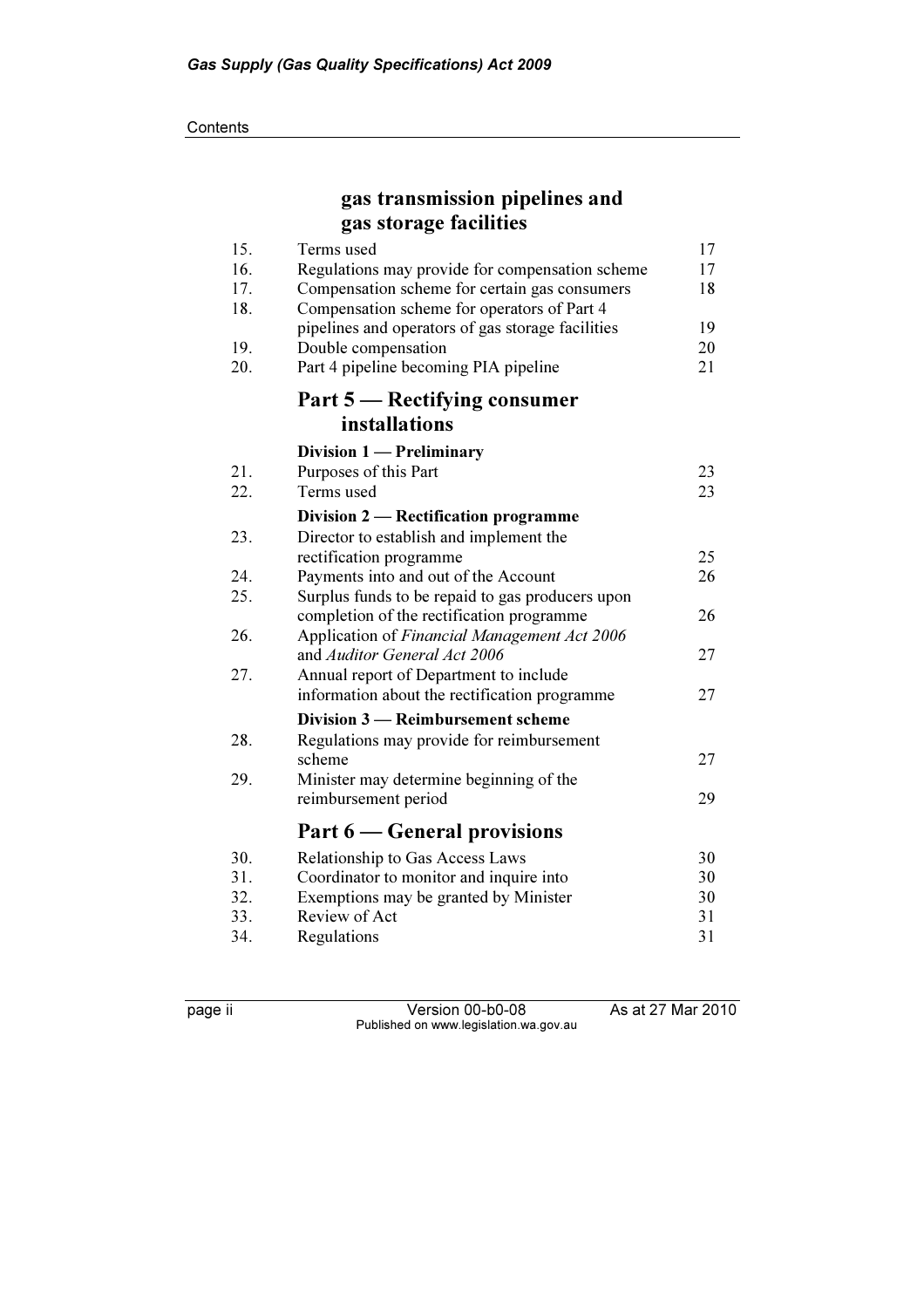#### **Contents**

|     | Part 7 – Acts amended                                                     |    |
|-----|---------------------------------------------------------------------------|----|
|     | Division 1 - Energy Coordination Act 1994<br>amended                      |    |
| 35. | Act amended                                                               | 34 |
| 36. | Section 26 amended                                                        | 34 |
|     | Division 2 — Gas Pipelines Access (Western<br>Australia) Act 1998 amended |    |
| 37. | Act amended                                                               | 34 |
| 38. | Section 73 amended<br><b>Notes</b>                                        | 34 |
|     |                                                                           |    |
|     | Compilation table                                                         | 35 |
|     | <b>Defined Terms</b>                                                      |    |

As at 27 Mar 2010 Version 00-b0-08 page iii Published on www.legislation.wa.gov.au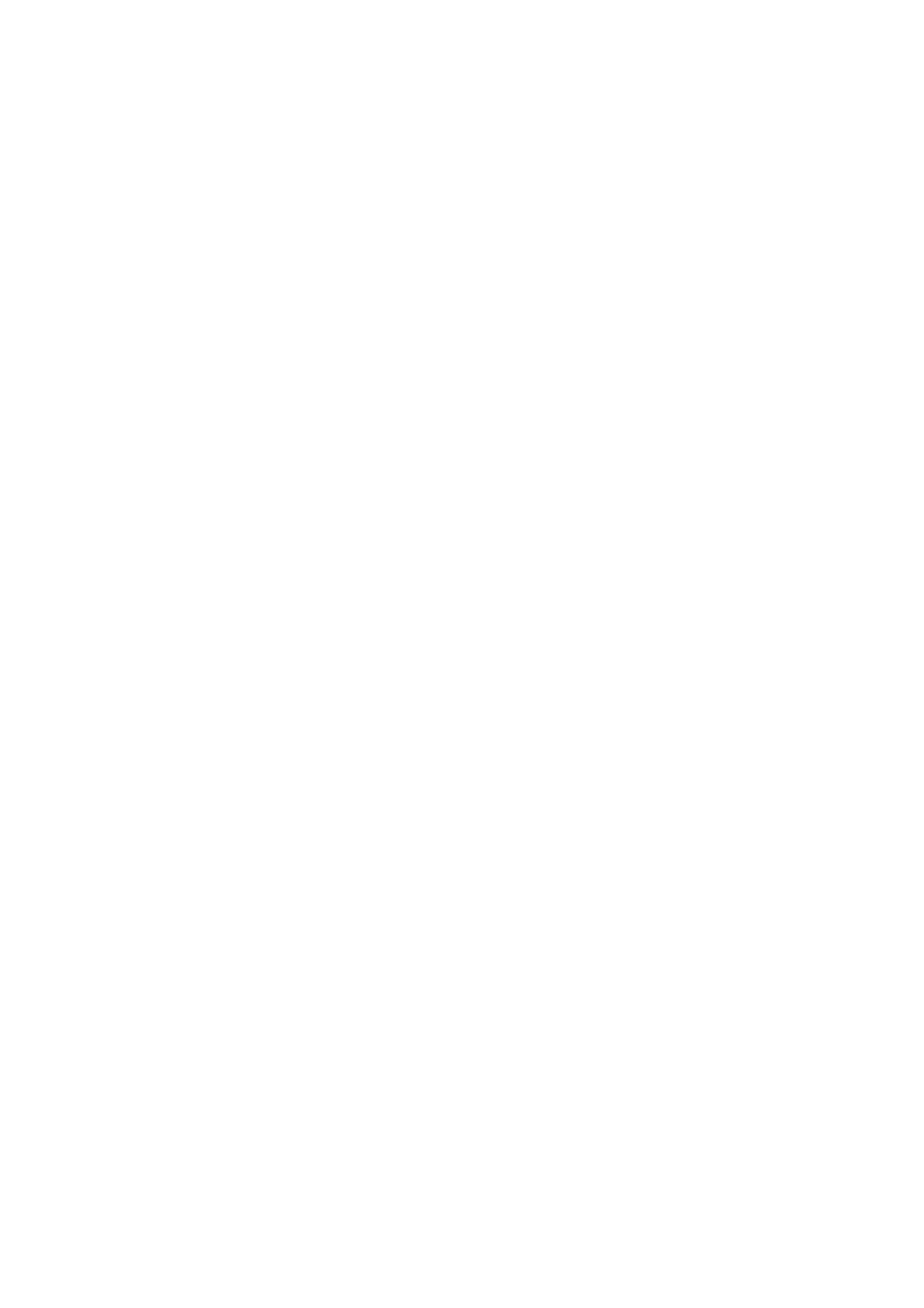Western Australia

# Gas Supply (Gas Quality Specifications) Act 2009

An Act to provide for —

- • the supply of gas that does not meet certain gas quality specifications; and
- • the control of the quality of such gas and its impact on gas transmission pipelines; and
- • the payment of compensation to certain gas consumers, operators of gas transmission pipelines and operators of gas storage facilities who are adversely affected by receiving such gas; and
- • a programme to modify or replace certain gas appliances and installations that might be rendered unsafe by the supply of such gas, in preparation for its supply; and
- • the operation of an account for contributions by gas producers to the costs of the programme,

and for related purposes.

The Parliament of Western Australia enacts as follows:

As at 27 Mar 2010 Version 00-b0-08 page 1 Published on www.legislation.wa.gov.au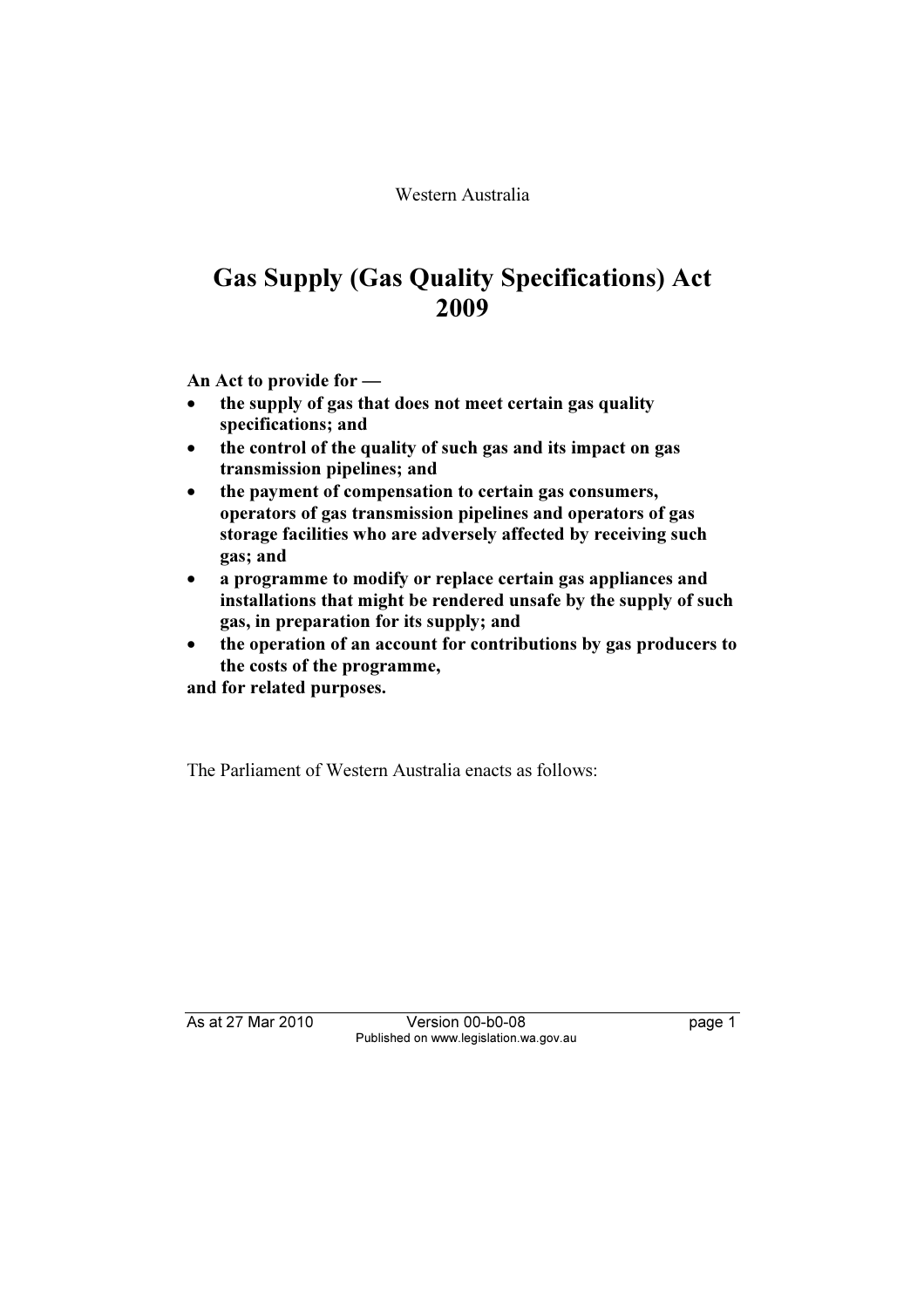# Part 1 — Preliminary

### 1. Short title

This is the Gas Supply (Gas Quality Specifications) Act 2009.

## 2. Commencement

This Act comes into operation as follows —

- (a) Part  $1$  on the day on which this Act receives the Royal Assent;
- (b) the rest of the Act on a day fixed by proclamation, and different days may be fixed for different provisions.

# 3. Terms used

(1) In this Act, unless the contrary intention appears —

access determination means a decision or determination, made under a Gas Access Law, on access to a pipeline service provided by means of a pipeline, that has not been reflected in or replaced by a contract for the pipeline service;

Coordinator means the Coordinator of Energy referred to in the Energy Coordination Act 1994 section 4;

### exempt contract —

- (a) means a contract in respect of which a declaration under the Gas Corporation Act 1994 Schedule 5 clause 6 was in force immediately before the coming into operation of the Dampier to Bunbury Pipeline Act 1997 Schedule 4 clause 17(4); and
- (b) includes a contract entered into
	- (i) in substitution for a contract referred to in paragraph (a) or any provision of such a contract; or
	- (ii) by way of amendment of a contract referred to in paragraph (a) or subparagraph (i);

page 2 Version 00-b0-08 As at 27 Mar 2010 Published on www.legislation.wa.gov.au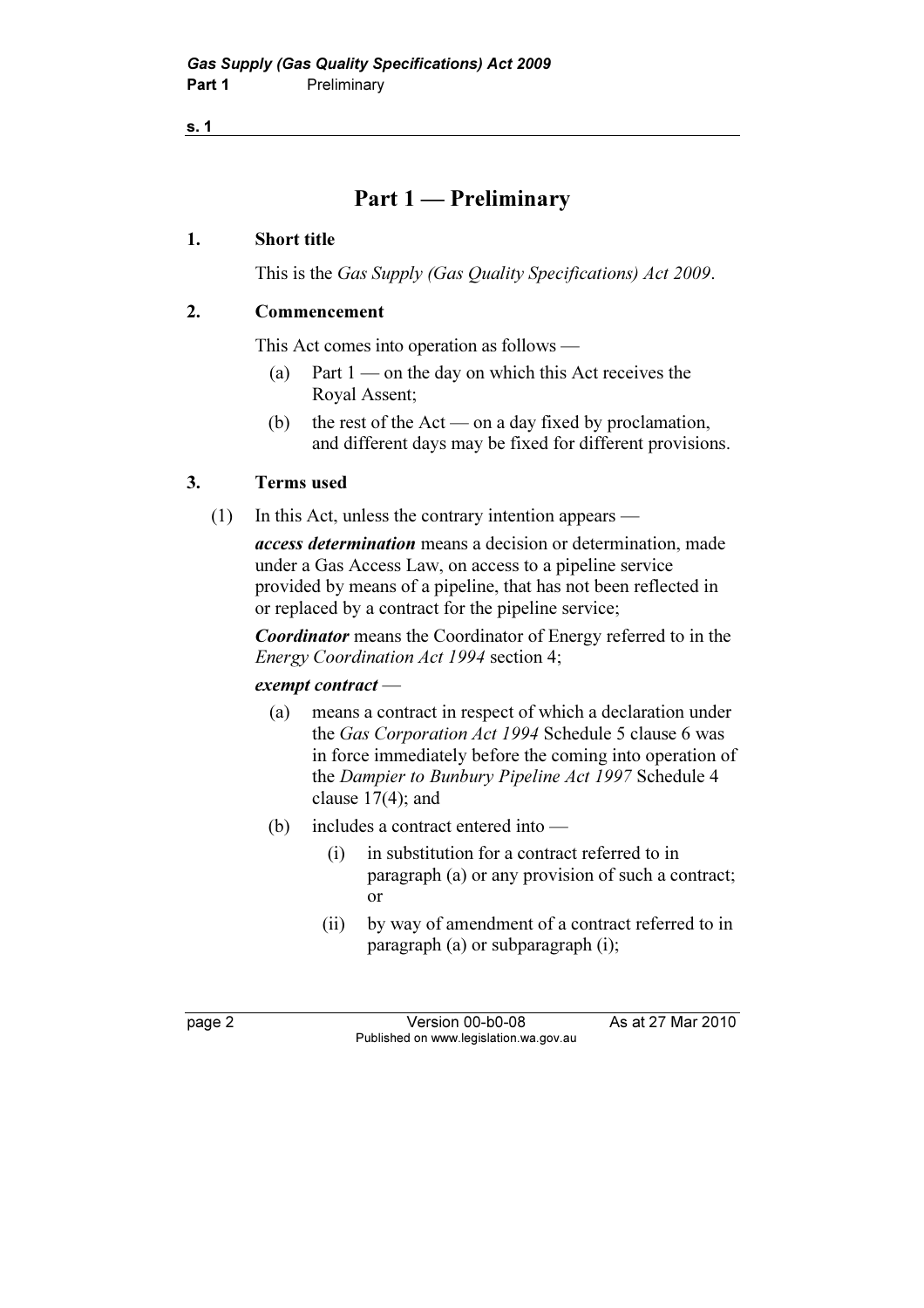Gas Access Law means —

- (a) the National Gas Access (Western Australia) Law, the Rules made under that Law and the regulations made under the National Gas Access (WA) Act 2009; or
- (b) the Gas Pipelines Access (Western Australia) Law, and the regulations, in force under the Gas Pipelines Access (Western Australia) Act 1998 before the commencement of the National Gas Access (WA) Act 2009 section 30;

gas consumer means a person who —

- (a) receives gas that has been transported through a gas transmission pipeline; and
- (b) in the previous 12 months, consumed, at any one site, at least one terajoule of gas that had been transported through a gas transmission pipeline;

**gas distribution system** means a distribution system as defined in the Energy Coordination Act 1994 section 3(1);

**gas producer** means a person who supplies, or proposes to supply, gas that will flow into a gas transmission pipeline and who is  $-$ 

- (a) the registered holder of a petroleum production licence under the Petroleum and Geothermal Energy Resources Act 1967; or
- (b) the registered holder of a production licence for petroleum under the Petroleum (Submerged Lands) Act 1982 Part III; or
- (c) the registered holder of a petroleum production licence under the Offshore Petroleum and Greenhouse Gas Storage Act 2006 (Commonwealth); or
- (d) prescribed for the purposes of this definition,

but does not include —

- (e) a person in the person's capacity as an operator of a gas storage facility; or
- (f) a person declared not to be a gas producer by regulations made for the purposes of this definition;

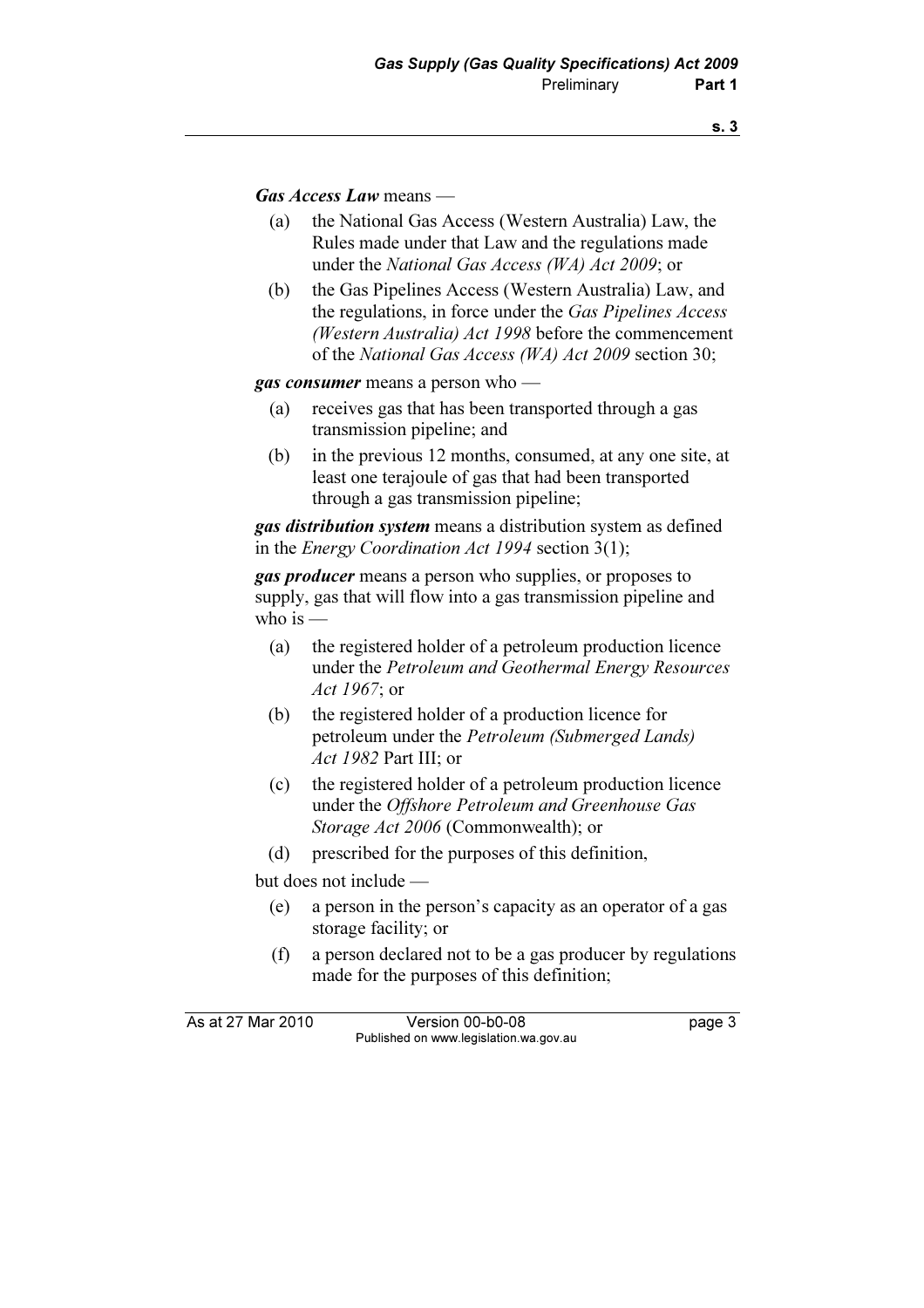gas storage facility means a gas storage facility, with a storage capacity of more than 50 terajoules, prescribed for the purposes of this definition;

gas transmission pipeline means a pipeline as defined in the Petroleum Pipelines Act 1969 section 4 and includes a pipeline (as defined for the purposes of this definition) declared to be a gas transmission pipeline by regulations made for the purposes of this definition but does not include a pipeline (as defined for the purposes of this definition) declared not to be a gas transmission pipeline by regulations made for the purposes of this definition;

inlet point, on a gas transmission pipeline, means —

- (a) a point on the pipeline at which gas flows into the pipeline; or
- (b) a number of such points that are adjacent to each other and that are declared to be a single point by regulations made for the purposes of this definition;

operator, of a gas transmission pipeline, means a person who is the registered holder of a licence in respect of the pipeline, under the Petroleum Pipelines Act 1969 and includes a person (who owns or operates the pipeline) prescribed for the purposes of this definition;

*PIA pipeline* has the meaning given in section 5;

pipeline, for the purposes of the definition of gas transmission pipeline, means a pipeline as defined in the Petroleum Pipelines Act 1969 section 4 as if all of the definition from and including "but does not include" were deleted;

pipeline impact agreement has the meaning given in section  $6(1)(a)$ ;

pipeline service has the meaning given in the National Gas Access (Western Australia) Law section 2;

pipeline services agreement, in relation to a gas transmission pipeline, means —

 (a) a contract for a pipeline service provided by means of the pipeline; or

page 4 Version 00-b0-08 As at 27 Mar 2010 Published on www.legislation.wa.gov.au

s. 3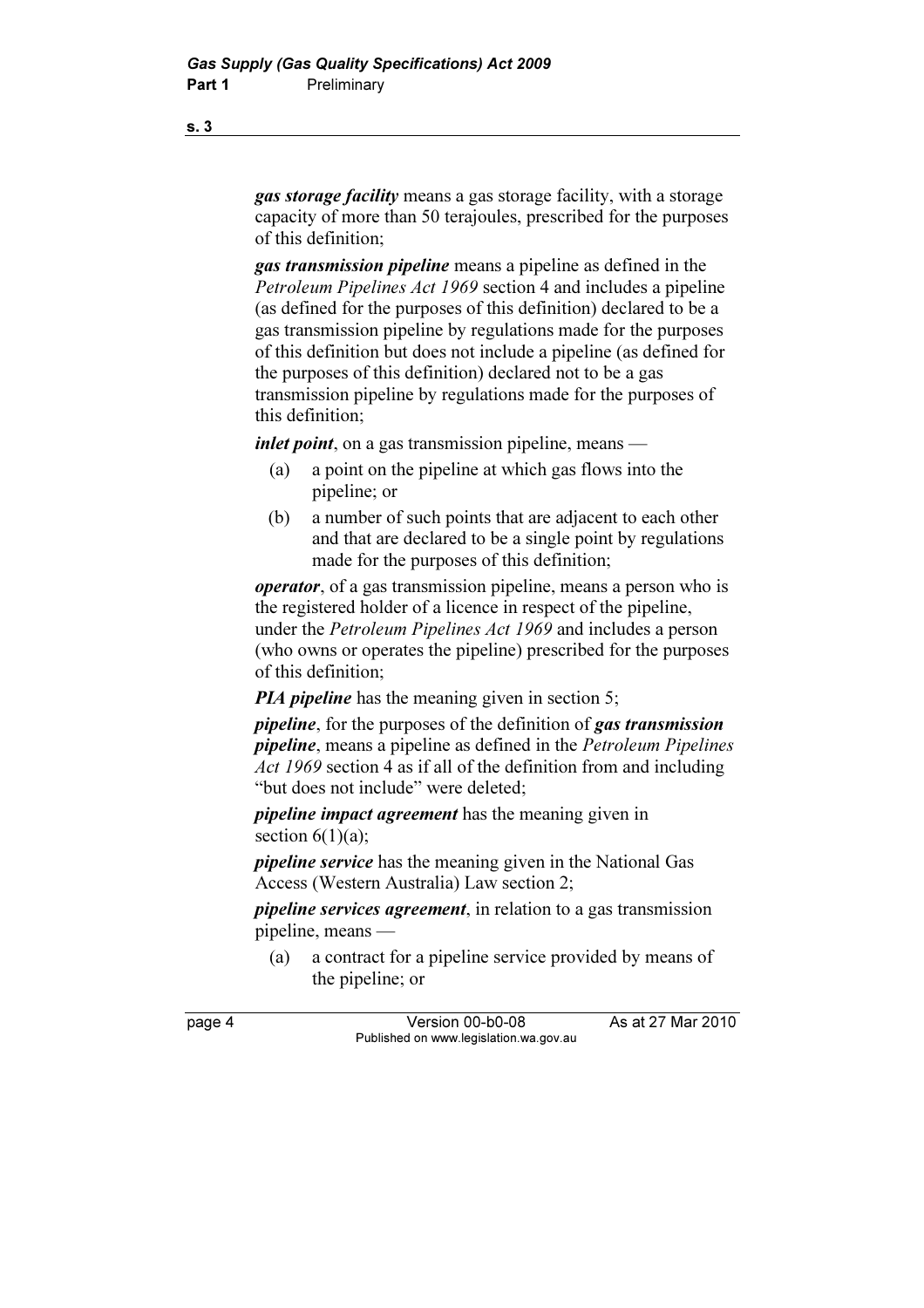(b) an access determination in relation to the pipeline;

reference specification, for a gas transmission pipeline, means the gas quality specification prescribed for the pipeline for the purposes of this definition;

relevant effects, on the capacity, operations and maintenance of a PIA pipeline, has the meaning given in section 7(2);

site, in the definition of gas consumer, means a place, other than a place that is or is part of a gas transmission pipeline or a gas storage facility, where a person consumes gas delivered to the person through an outlet point on a gas transmission pipeline or gas distribution system;

specified, in relation to an instrument made under this Act, means specified in that instrument;

standard specification, for a gas transmission pipeline, means the gas quality specification specified for the pipeline under section 13;

user, of a gas transmission pipeline, means a person provided a pipeline service by means of the pipeline under a pipeline services agreement to which the person is a party.

- (2) Before a reference specification or a standard specification for a gas transmission pipeline is amended, the Minister must consult with —
	- (a) the operator of the pipeline; and
	- (b) any other person to the extent to which the Minister considers necessary in relation to the proposed amendment.
- (3) A regulation to amend a reference specification or a standard specification for a gas transmission pipeline cannot be expressed to come into effect until after the period during which it is subject to disallowance under the *Interpretation Act 1984* section 42.

As at 27 Mar 2010 Version 00-b0-08 page 5 Published on www.legislation.wa.gov.au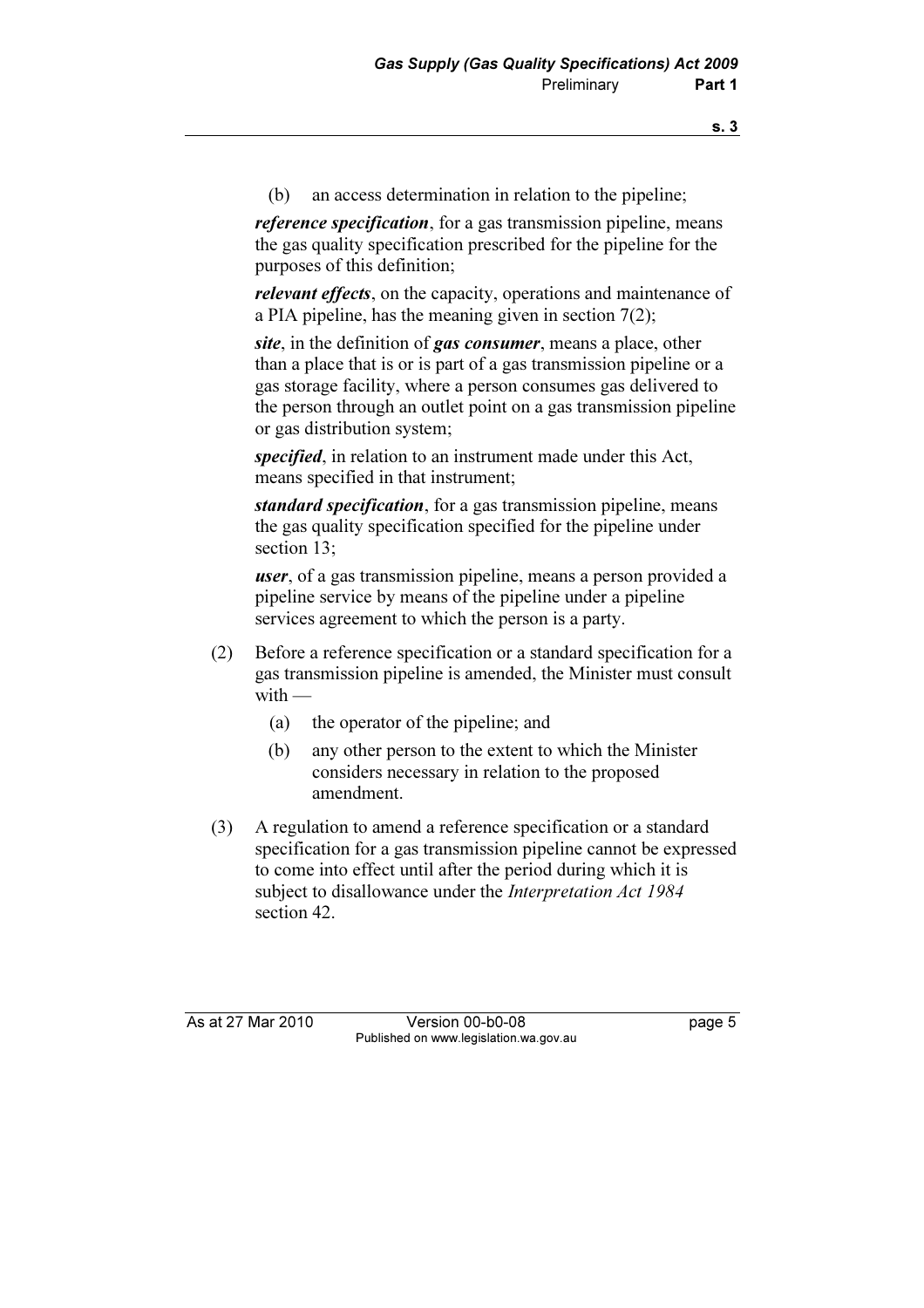# Part 2 — Gas quality and capacity of PIA pipelines

# 4. Purposes of this Part

The primary purposes of this Part are to ensure that —

- (a) a gas producer can supply gas, that will flow into a PIA pipeline, of a quality that does not comply with the reference specification for the pipeline; and
- (b) the gas producer cannot do so until the relevant effects of such supply on the capacity, operations and maintenance of the PIA pipelines have been dealt with in a way that neither materially advantages nor materially disadvantages the operators of the pipelines; and
- (c) users of PIA pipelines are not materially disadvantaged by the way in which those effects are determined and dealt with.

# 5. PIA pipelines

- (1) A **PIA pipeline** is a gas transmission pipeline or a part of a gas transmission pipeline declared by the Minister to be a PIA pipeline.
- (2) The Minister must not make, amend or revoke a declaration other than in accordance with the criteria and procedure provided for by the regulations.
- (3) In this Act, a reference to a gas transmission pipeline includes a reference to a part of a gas transmission pipeline when the context requires.

# 6. Controlling the quality of gas flowing into PIA pipelines

- (1) A gas producer must not supply gas that will flow into a PIA pipeline if the gas is of a quality that does not comply with the reference specification for the pipeline unless —
	- (a) the gas producer and the operator of the pipeline are parties to an agreement (a *pipeline impact agreement*) in

page 6 Version 00-b0-08 As at 27 Mar 2010 Published on www.legislation.wa.gov.au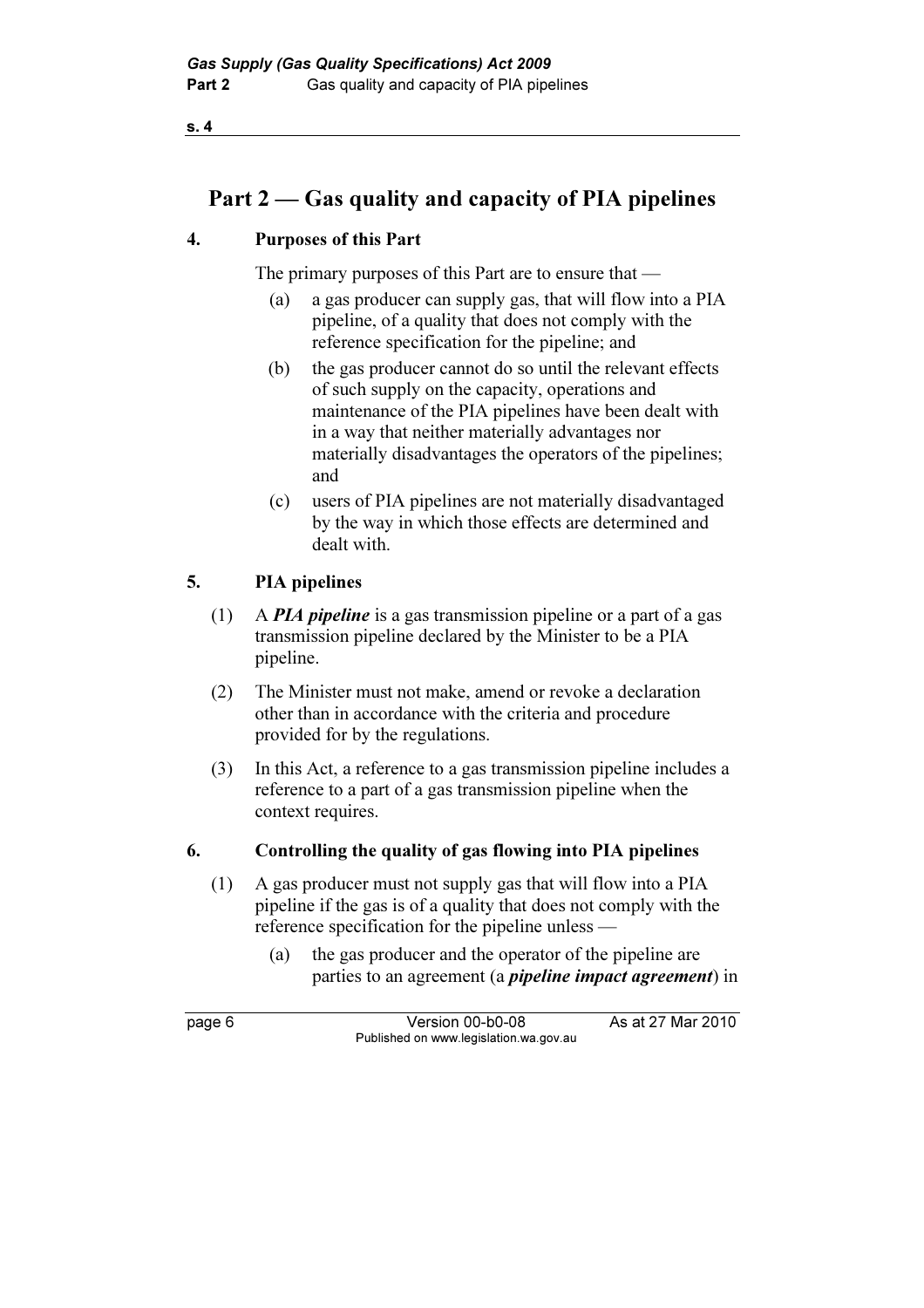respect of the supply, that complies with the minimum requirements set out in section 7 in relation to the supply; and

- (b) the gas complies with the gas quality specification set out in the pipeline impact agreement in relation to the supply; and
- (c) the quantity of gas supplied does not exceed the maximum quantity set out in the pipeline impact agreement in relation to the supply; and
- (d) regulations, under section  $14(2)(a)$ , modifying contracts that relate to gas transported through the pipeline have come into effect.
- (2) A pipeline impact agreement that is entered into, or an amendment of a pipeline impact agreement, does not have effect for the purposes of subsection (1)(b) and (c) for the 18 months immediately following the entering into of the agreement or the amendment.
- (3) If a gas producer supplies gas that will flow into a PIA pipeline at an inlet point and the gas producer fails to comply with subsection  $(1)$ , the operator of the pipeline may —
	- (a) reduce the flow (including to zero) in accordance with the regulations; and
	- (b) whether or not the flow of gas is reduced under paragraph (a) — reduce the allocation (including to zero) of gas flowing into the pipeline at the inlet point to users of the pipeline, in accordance with the regulations.
- (4) The operator of a PIA pipeline may, under section 12, apply to the Supreme Court for an injunction against a gas producer who has engaged, is engaging or is proposing to engage in conduct that constitutes a failure to comply with subsection (1).
- (5) The operator of a PIA pipeline may take an action under subsection (3) or (4), or both, despite any relevant pipeline services agreement.

As at 27 Mar 2010 Version 00-b0-08 page 7 Published on www.legislation.wa.gov.au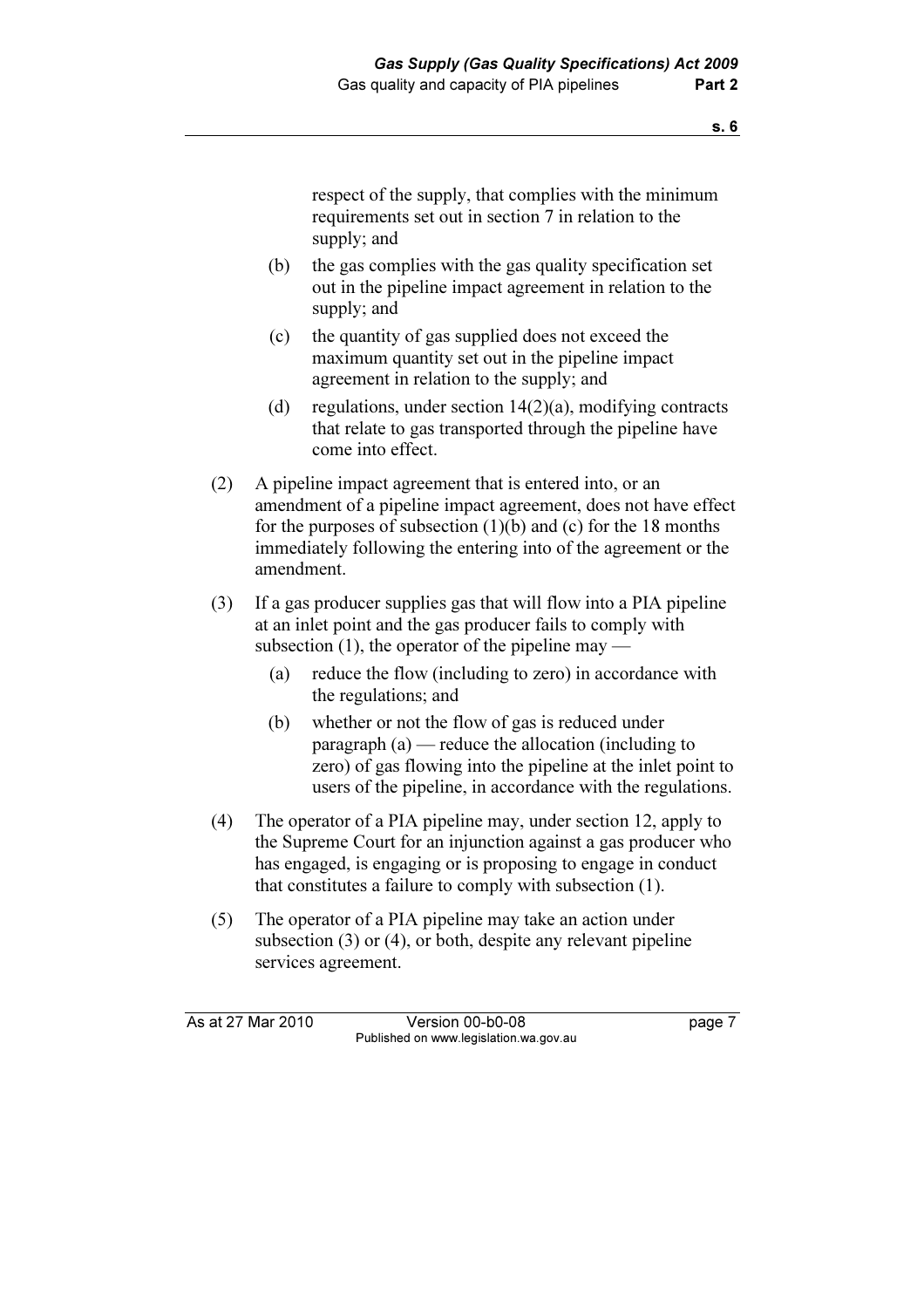- (6) Subsections (3) and (4) are in addition to any other rights a person may have in relation to a failure to comply with subsection  $(1)$ .
- (7) The Minister may, in a particular case, allow a shorter period for the purposes of subsection (2) if satisfied that allowing a shorter period will not adversely affect, in a material way, operators of PIA pipelines, operators of other gas transmission pipelines, operators of gas storage facilities, operators of gas distribution systems or gas consumers.
- (8) The Criminal Code section 177 does not apply to the obligation in subsection (1).

## 7. Content of pipeline impact agreements

- (1) For the purposes of section  $6(1)(a)$ , the minimum requirements in relation to a supply of gas are that the pipeline impact agreement —
	- (a) identifies the inlet point on the PIA pipeline into which the gas will flow; and
	- (b) sets out the gas quality specification with which the gas must comply; and
	- (c) sets out the maximum quantity of gas to be supplied; and
	- (d) sets out the day on which it is proposed to commence supplying the gas or change the quality or quantity of gas to be supplied; and
	- (e) sets out the relevant effects on the capacity, operations and maintenance of the PIA pipeline of the gas flowing into the pipeline, and the way that those effects are to be dealt with; and
	- (f) sets out the duration of the agreement; and
	- (g) sets out any other prescribed matters; and
	- (h) complies with any prescribed requirements as to the form in which the matters to be set out in the agreement are to be expressed or otherwise presented.

page 8 Version 00-b0-08 As at 27 Mar 2010 Published on www.legislation.wa.gov.au

s. 7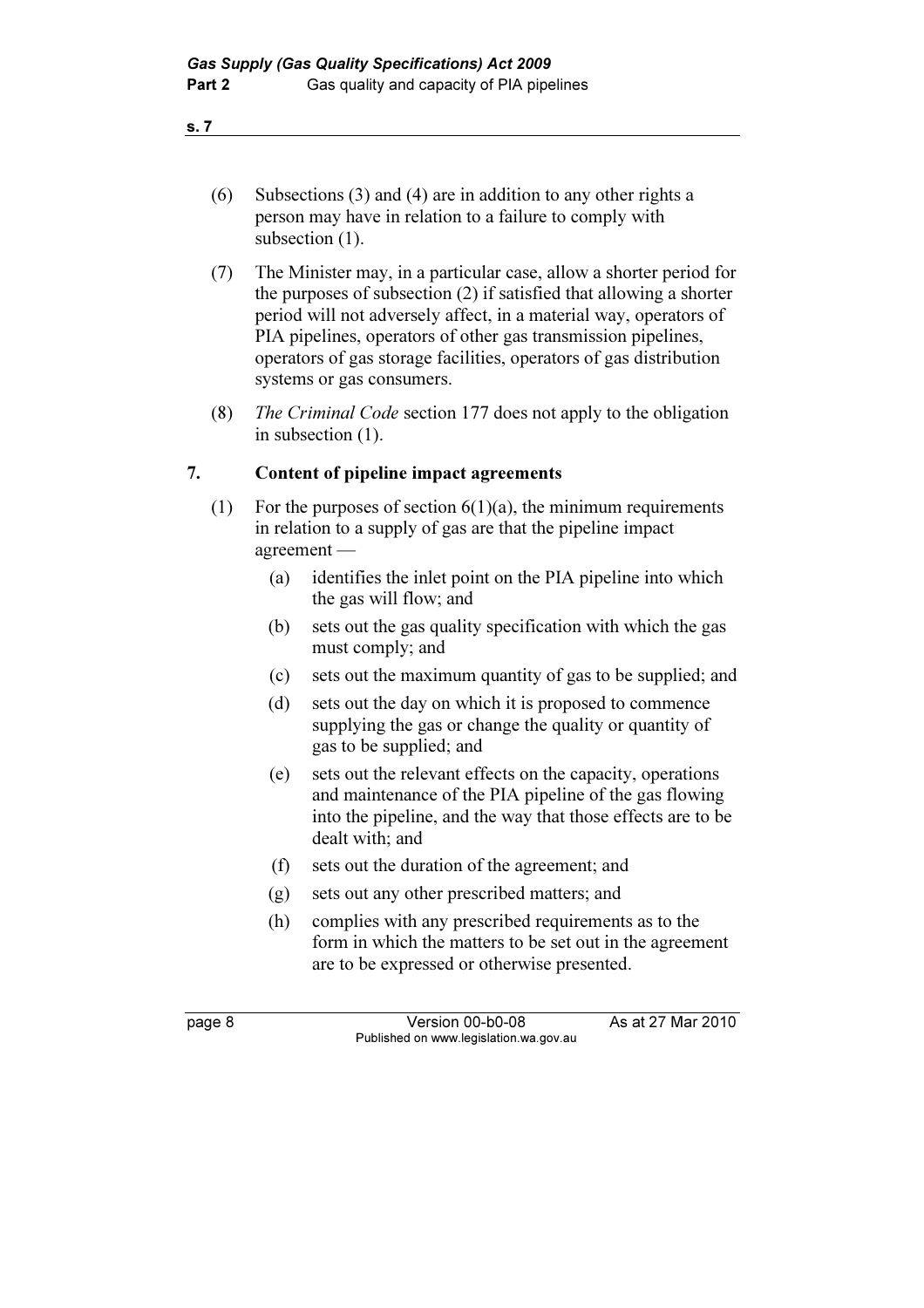- (2) For the purposes of this Act, the relevant effects on the capacity, operations and maintenance of a PIA pipeline, of gas (that does not comply with the reference specification for the pipeline) flowing into the pipeline, are —
	- (a) the reduction in the pipeline's capacity; and
	- (b) the effects on the pipeline's operations and maintenance,

 attributable to the gas not being of a quality that complies with the reference specification for the pipeline.

- (3) The regulations may provide for the method by which, and the assumptions upon which —
	- (a) a change in the capacity of a PIA pipeline is to be worked out; and
	- (b) the effects on the pipeline's operations and maintenance are to be worked out, including by limiting which effects are to be considered as effects for the purposes of subsection (2).
- (4) An agreement of the nature of a pipeline impact agreement, that was entered into after 1 January 2009 and before the commencement of this Part, in respect of a supply of gas that will flow into a PIA pipeline, is to be taken to comply with the minimum requirements set out in this section if it substantially complies with the requirements of subsection  $(1)(a)$ ,  $(b)$ ,  $(c)$ , (d), (e) and (f) in relation to the supply.

# 8. Formation of pipeline impact agreements

- (1) This section applies to the formation of a pipeline impact agreement in respect of the supply of gas that flows or that will flow into a PIA pipeline at an inlet point except to the extent to which the gas producer and the operator of the pipeline (the parties) agree otherwise.
- (2) The default procedure provided for in the regulations applies to the formation of a pipeline impact agreement.

As at 27 Mar 2010 Version 00-b0-08 page 9 Published on www.legislation.wa.gov.au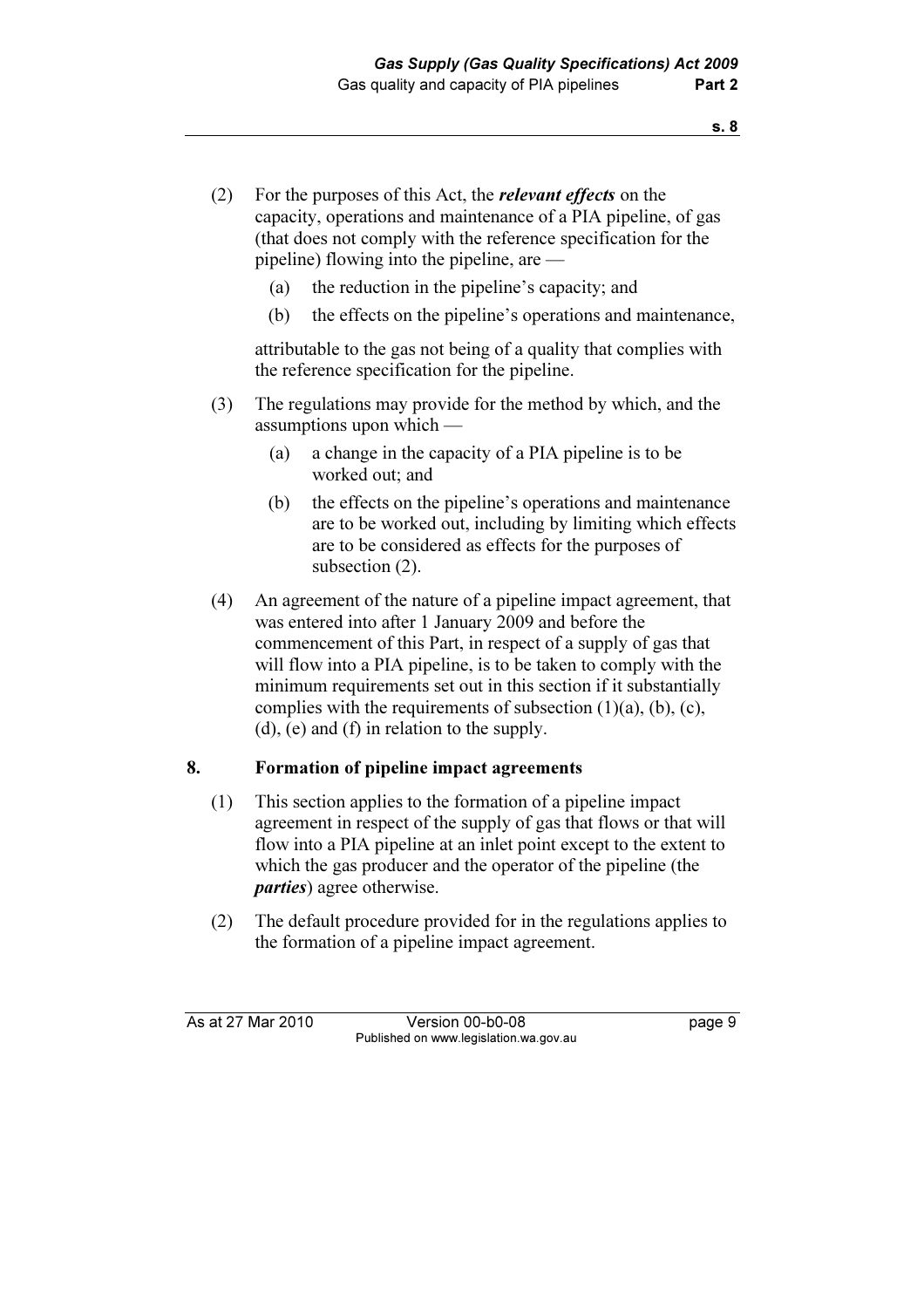## $(3)$  If —

- (a) the relevant effects on the capacity, operations and maintenance of the pipeline are not in dispute between the parties (which includes that those effects have been determined by an expert under section 9(2)(b)); and
- (b) the gas producer proposes that those effects be dealt with by a method prescribed for the purposes of this paragraph,

 the default pipeline impact agreement provided for by the regulations in relation to that method becomes the proposed pipeline impact agreement in relation to the supply of the gas.

- (4) The proposed pipeline impact agreement referred to in subsection (3) becomes the pipeline impact agreement in respect of the supply of the gas, as if the parties had entered into the agreement, when all matters in the proposed pipeline impact agreement to be resolved by the parties are not in dispute as an access dispute under a Gas Access Law or under section 9.
- (5) A dispute between the parties about a matter in the proposed pipeline impact agreement that is provided for by the default pipeline impact agreement cannot be dealt with as an access dispute under a Gas Access Law or under section 9.
- (6) For the purposes of subsection (5), a matter is provided for by a default pipeline impact agreement if the matter is set out in the default agreement and the matter is not identified in the agreement as a matter that the parties may resolve.
- (7) The regulations may adopt standard form agreements published by the Minister, in accordance with the regulations, for the purposes of this section.
- (8) Subsection (7) does not limit section 34(4).

page 10 Version 00-b0-08 As at 27 Mar 2010 Published on www.legislation.wa.gov.au

s. 8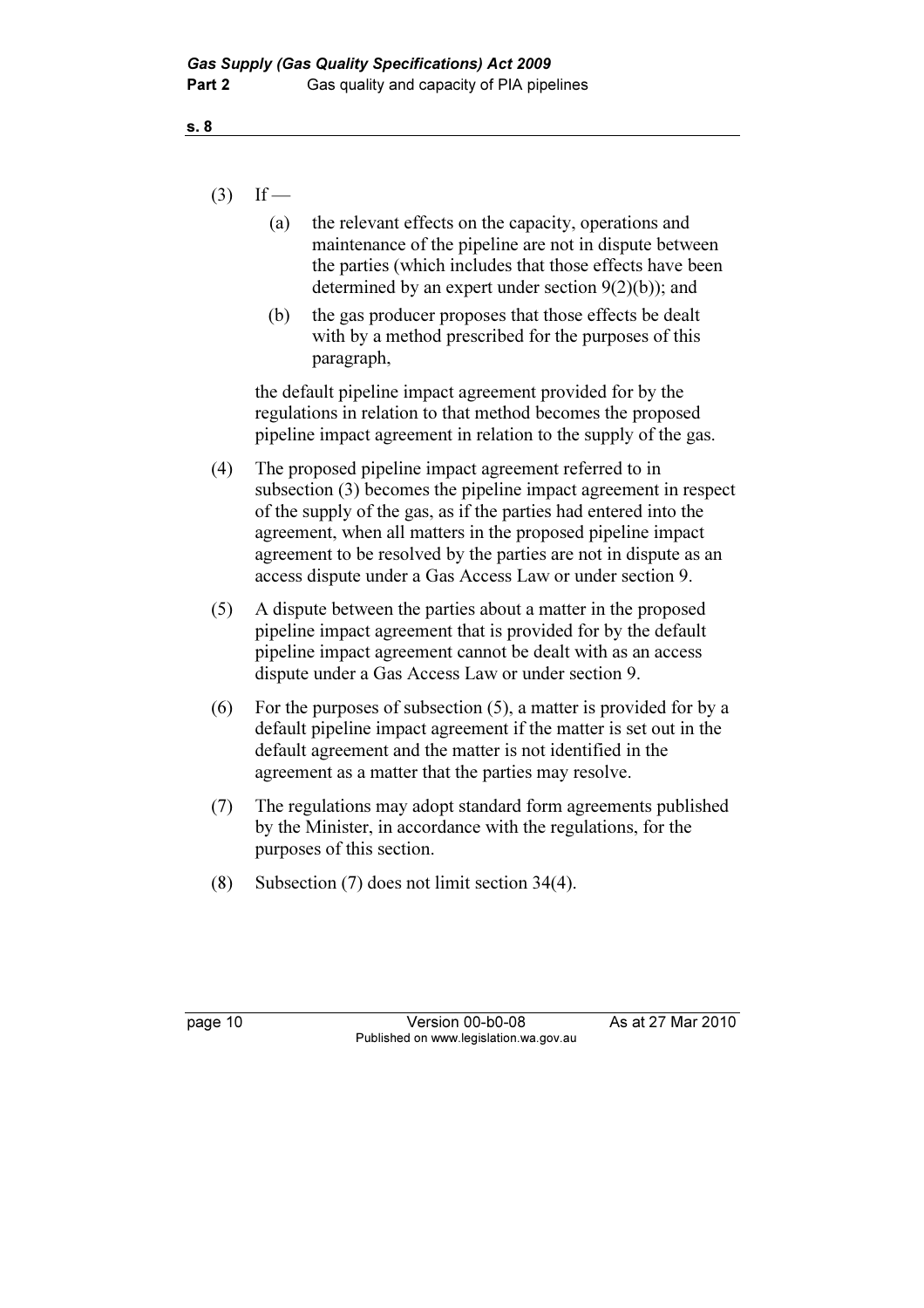## 9. Pipeline impact agreements — dispute resolution

- (1) The regulations may provide for and in relation to the resolution  $of$  —
	- (a) disputes between gas producers and operators of PIA pipelines relating to pipeline impact agreements and proposed pipeline impact agreements; and
	- (b) disputes relating to the reduction of the flow of gas, or the allocation of gas, under section 6(3).
- (2) The regulations may do the following
	- (a) provide for the resolution of those disputes by an arbitrator;
	- (b) provide for disputes about the relevant effects on the capacity, operations and maintenance of a PIA pipeline to be resolved by the determination of an expert chosen in accordance with the regulations and for such determinations to be final and binding on the parties to the dispute;
	- (c) provide for the interests of users of gas transmission pipelines to be taken into account.
- (3) If, in the resolution of a dispute, an expert or an arbitrator determines terms of a pipeline impact agreement or proposed pipeline impact agreement, those terms become part of the agreement or proposed agreement the subject of the dispute.

### 10. Short-term situations

- (1) The regulations may provide for and in relation to short-term situations.
- (2) A short-term situation is a situation during which there is a disruption to the flow or quality of gas (whether planned or not) that means that —
	- (a) a gas producer cannot
		- (i) continue to supply gas that will flow into a PIA pipeline; and

As at 27 Mar 2010 Version 00-b0-08 page 11 Published on www.legislation.wa.gov.au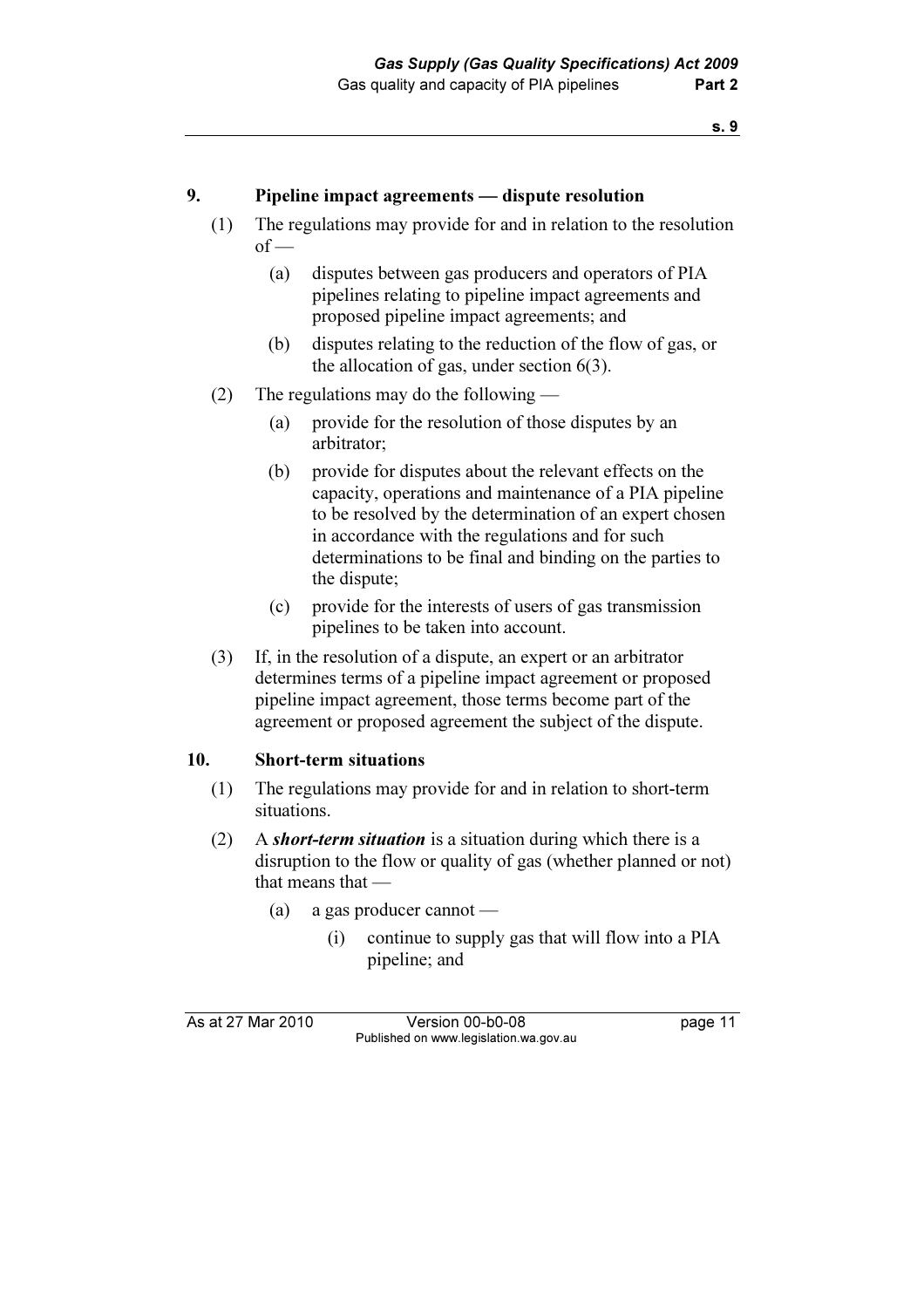- (ii) comply with section  $6(1)$  in respect of that supply;
- or
- (b) a pipeline services agreement or gas supply agreement cannot be complied with.
- (3) The regulations may do the following
	- (a) set out modifications of the provisions of this Part that are to apply during short-term situations;
	- (b) enable the Minister to issue directions in relation to a particular short-term situation, modifying the application of the provisions of this Part, or regulations made for the purposes of section 14, during the short-term situation.
- (4) Regulations or directions making modifications for the purposes of this section must specify the period during which the modifications are to have effect, which cannot be for more than 7 days, or any longer period (not exceeding 3 months) allowed by the Minister.
- (5) A direction issued by the Minister may specify a period, during which the modifications are to have effect, that begins at the beginning of the short-term situation, whether or not that is earlier than the day on which the direction is issued.
- (6) If the Minister allows a longer period under subsection (4), the Minister must cause reasons for allowing the longer period to be laid before each House of Parliament within 6 sitting days of the House.

# 11. Compensation for adverse effects on certain pipeline users

 (1) The regulations may provide for and in relation to a scheme of compensation under which users of a PIA pipeline are entitled to compensation from parties to pipeline impact agreements in respect of the pipeline, for adverse effects on the users' rights (under pipeline services agreements) resulting from the way in which the relevant effects on the capacity of the pipeline were or were not dealt with in the pipeline impact agreement.

page 12 Version 00-b0-08 As at 27 Mar 2010 Published on www.legislation.wa.gov.au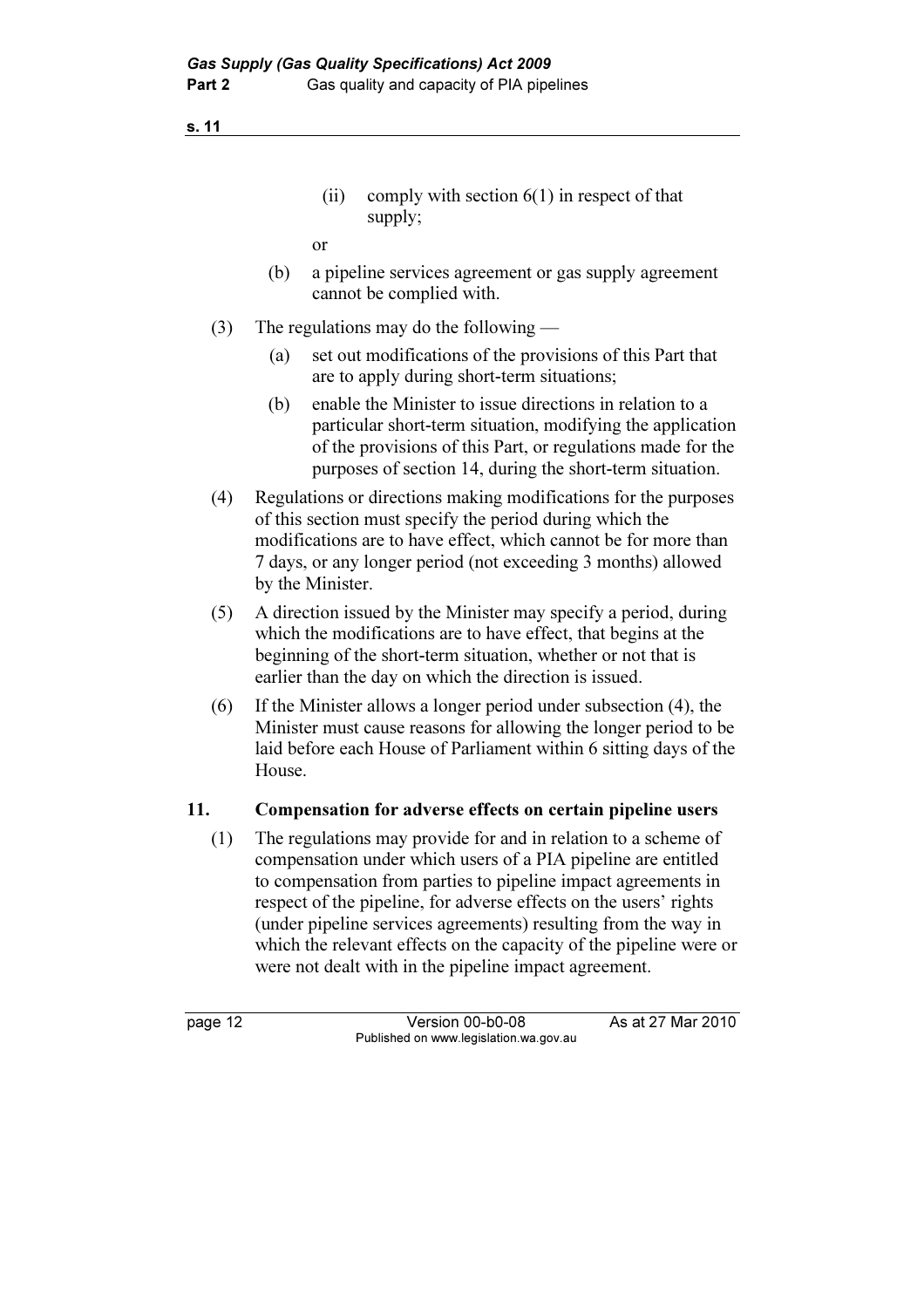- (2) The regulations may do the following
	- (a) provide for the resolution of disputes arising out of the compensation scheme, including by an arbitrator;
	- (b) provide for disputes about
		- (i) the relevant effects on the capacity of a PIA pipeline; or
		- (ii) the effects on users' rights (under pipeline services agreements) resulting from the way in which the relevant effects on the capacity of the pipeline were or were not dealt with in the pipeline impact agreement,

 to be resolved by the determination of an expert chosen in accordance with the regulations and for such determinations to be final and binding on the parties to the dispute;

 (c) provide for the enforcement of entitlements under the scheme, including as determined by an arbitrator.

## 12. Injunctions

- (1) If, on the application of the operator of a PIA pipeline, the Supreme Court is satisfied that a gas producer has engaged, is engaging or is proposing to engage in conduct that constitutes a failure to comply with section 6(1), the Court may grant an injunction, on such terms as the Court thinks appropriate —
	- (a) restraining the gas producer from engaging in the conduct; or
	- (b) if the conduct involves refusing or failing to do something — requiring the gas producer to do the thing.
- (2) The Court may grant an injunction by consent of all of the parties to the proceedings, whether or not the Court is satisfied as to the matters in subsection (1).
- (3) The Court may grant an interim injunction pending determination of an application under subsection (1).

As at 27 Mar 2010 Version 00-b0-08 page 13 Published on www.legislation.wa.gov.au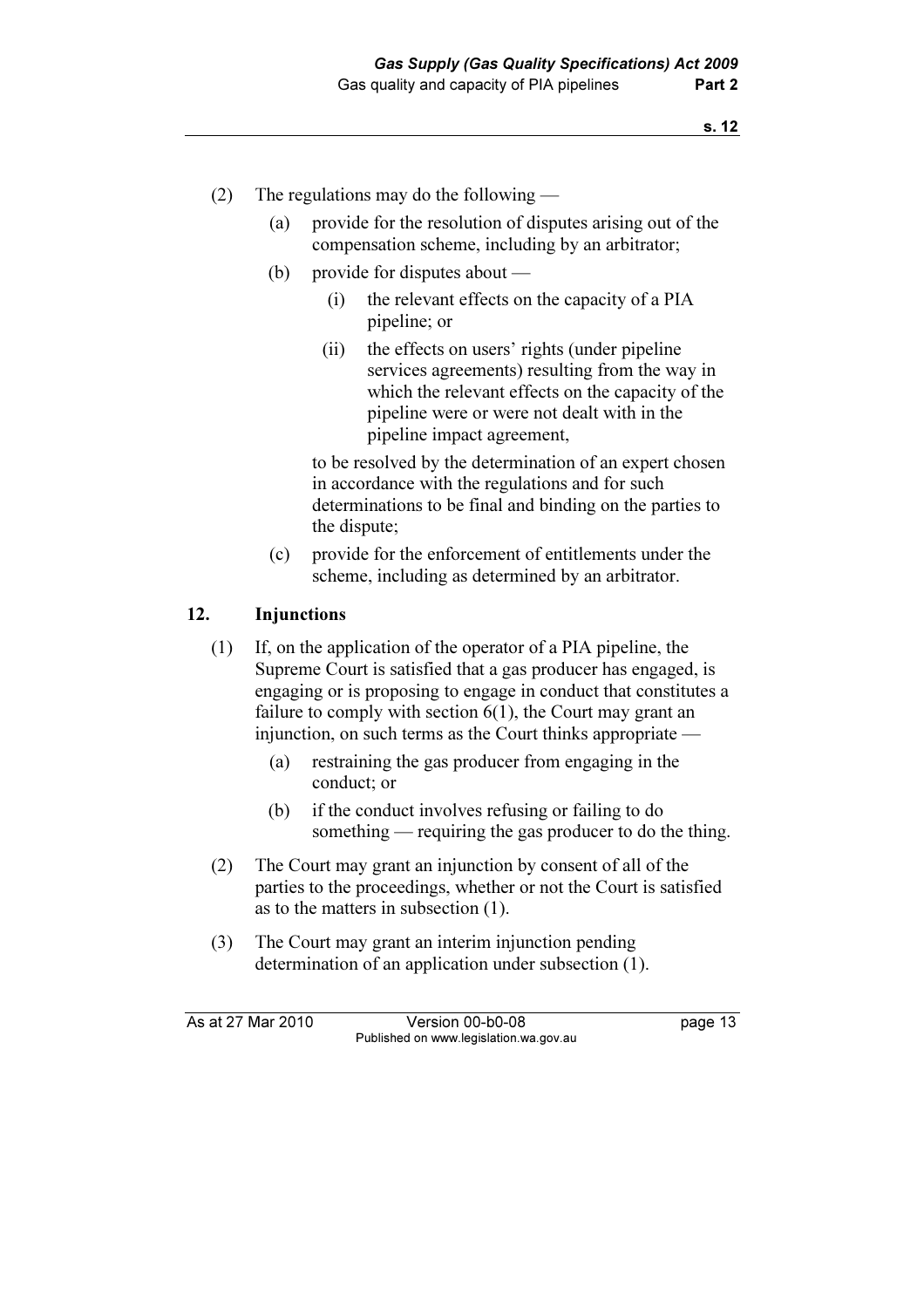- (4) The power of the Court to grant an injunction restraining a gas producer from engaging in conduct may be exercised whether or not —
	- (a) it appears to the Court that the gas producer intends to engage again, or to continue to engage, in conduct of that kind; or
	- (b) the gas producer has previously engaged in conduct of that kind; or
	- (c) there is an imminent danger of substantial damage to any person if the gas producer engages in conduct of that kind.
- (5) The power of the Court to grant an injunction requiring a gas producer to do a thing may be exercised whether or not —
	- (a) it appears to the Court that the gas producer intends to refuse or fail again, or to continue to refuse or fail, to do that thing; or
	- (b) the gas producer has previously refused or failed to do that thing; or
	- (c) there is an imminent danger of substantial damage to any person if the gas producer refuses or fails to do that thing.
- (6) The Court may discharge or vary an injunction granted under this section.

page 14 Version 00-b0-08 As at 27 Mar 2010 Published on www.legislation.wa.gov.au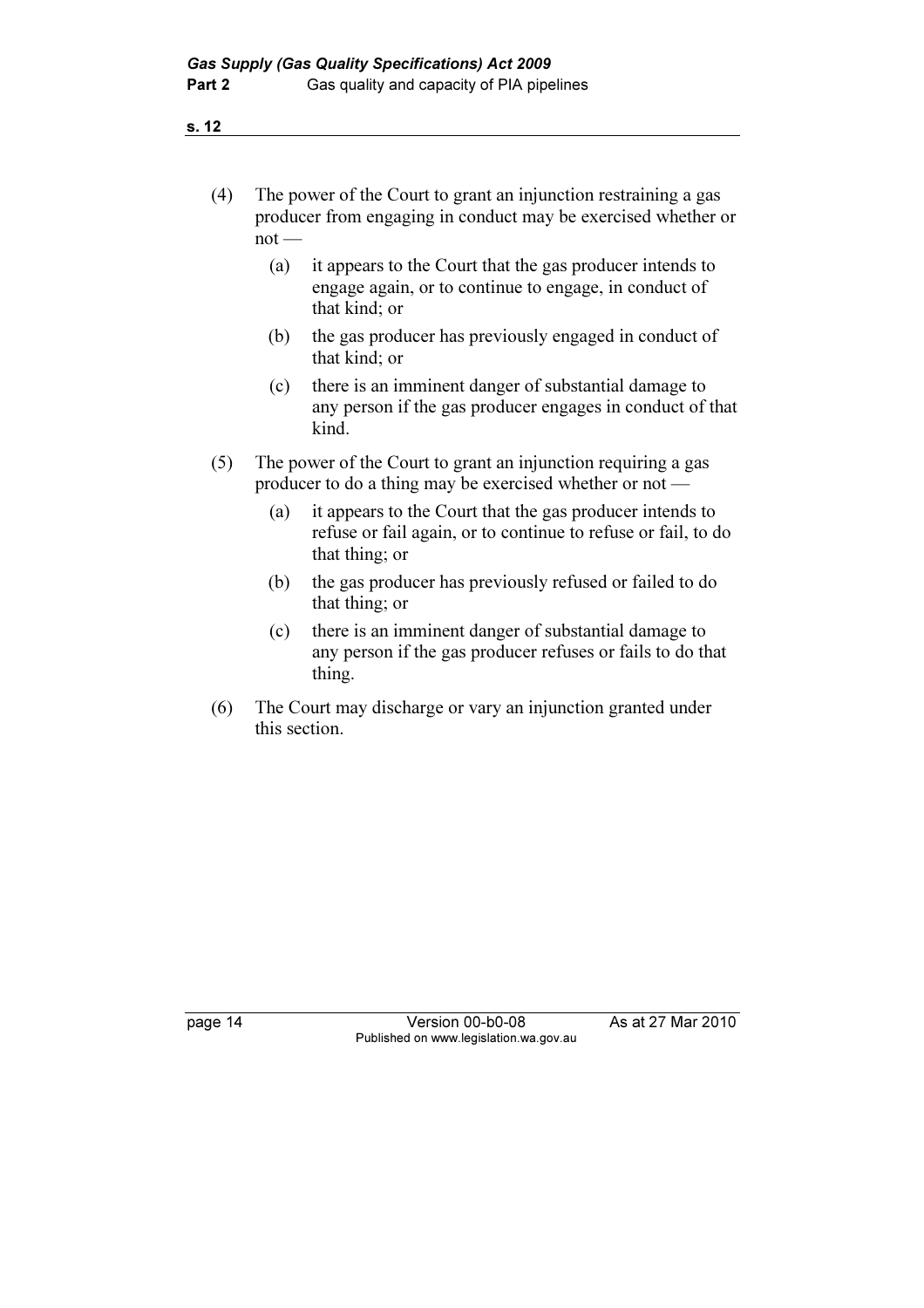# Part 3 — Modifying gas contracts

### 13. Standard gas quality specifications for pipelines

 The regulations may specify a gas quality specification for one or more gas transmission pipelines that is to be the standard specification for the pipeline or pipelines.

## 14. Modifying gas contracts

 $(1)$  In this section —

gas contract means a contract that relates to the sale, supply, storage, delivery, receipt or transportation of gas transported or to be transported through a gas transmission pipeline.

- (2) The regulations may modify existing and future gas contracts for the purposes of this Act, including by doing the following —
	- (a) providing that the contracts have effect so that the gas to be sold, supplied, stored, transported, delivered or received under the contracts need only comply with a gas quality specification provided for in the regulations;
	- (b) providing that specified references to gas quality specifications in the contracts have effect as if they were references to a gas quality specification provided for in the regulations;
	- (c) dealing with the effects on gas contracts
		- (i) of having been modified under paragraph (a) or (b); or
		- (ii) of the enactment and coming into operation of this Act or of any particular provision of this Act; or
		- (iii) of gas flowing into a gas transmission pipeline, being gas that does not comply with the reference specification for the pipeline.
- (3) For the purposes of subsection  $(2)(a)$  and  $(b)$ , the ways in which the regulations may provide for a gas quality specification

As at 27 Mar 2010 Version 00-b0-08 page 15 Published on www.legislation.wa.gov.au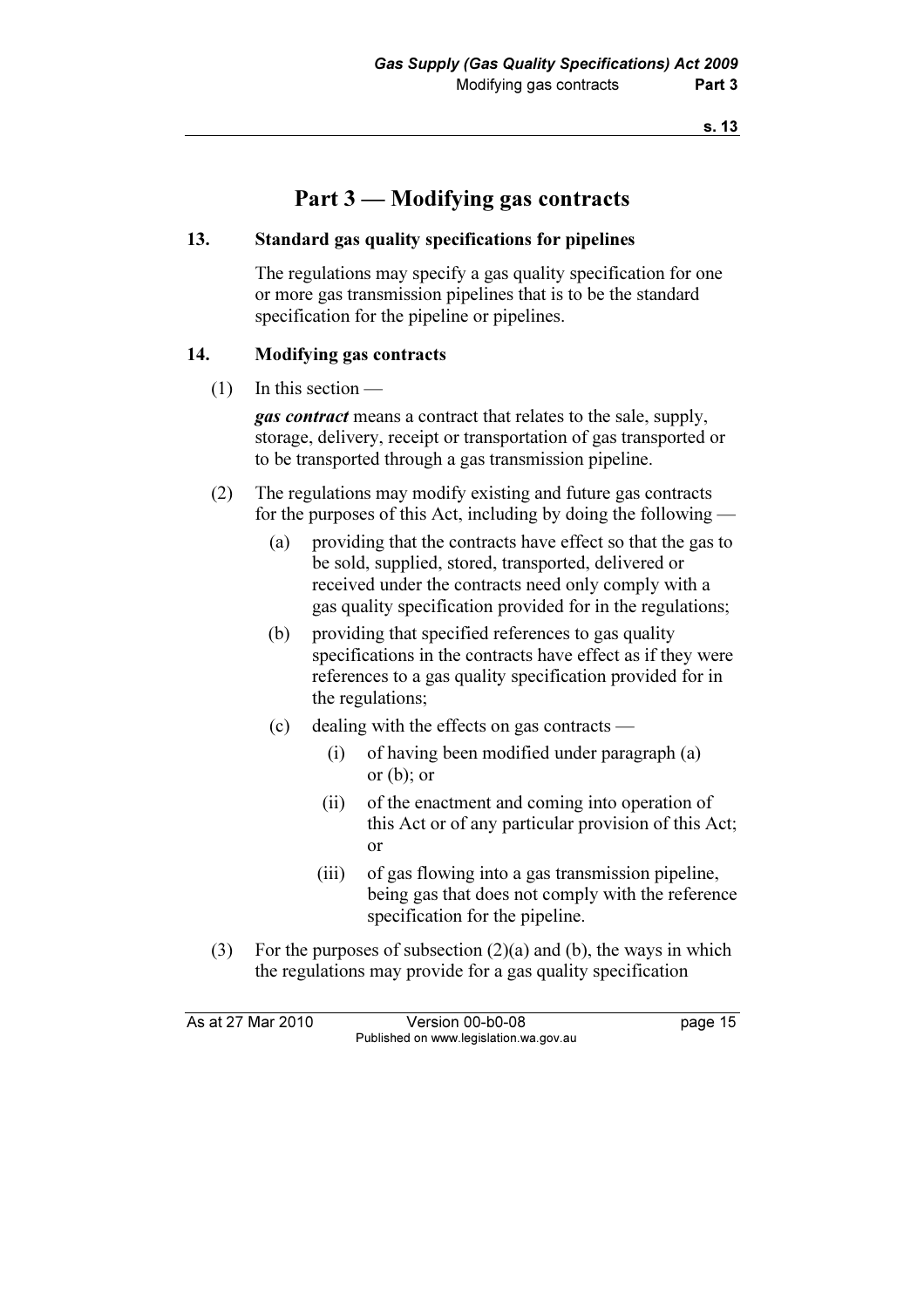include the adoption of a gas quality specification in, or worked out in accordance with, a pipeline impact agreement or gas contract.

- (4) Regulations made for the purposes of subsection  $(2)(a)$  or  $(b)$ cannot, in relation to gas flowing, or that has flowed, out of a PIA pipeline, provide for a gas quality specification that is less stringent than the standard specification for the gas transmission pipeline.
- (5) In dealing with the effects on a gas contract of a matter referred to in subsection  $(2)(c)$ , the regulations may provide that the contract does or does not have a certain effect, including that the occurrence of the matter —
	- (a) is not to be considered as a breach of the contract; or
	- (b) does or does not modify existing rights, duties or liabilities, or give rise to additional rights, duties or liabilities, under the contract.

page 16 Version 00-b0-08 As at 27 Mar 2010 Published on www.legislation.wa.gov.au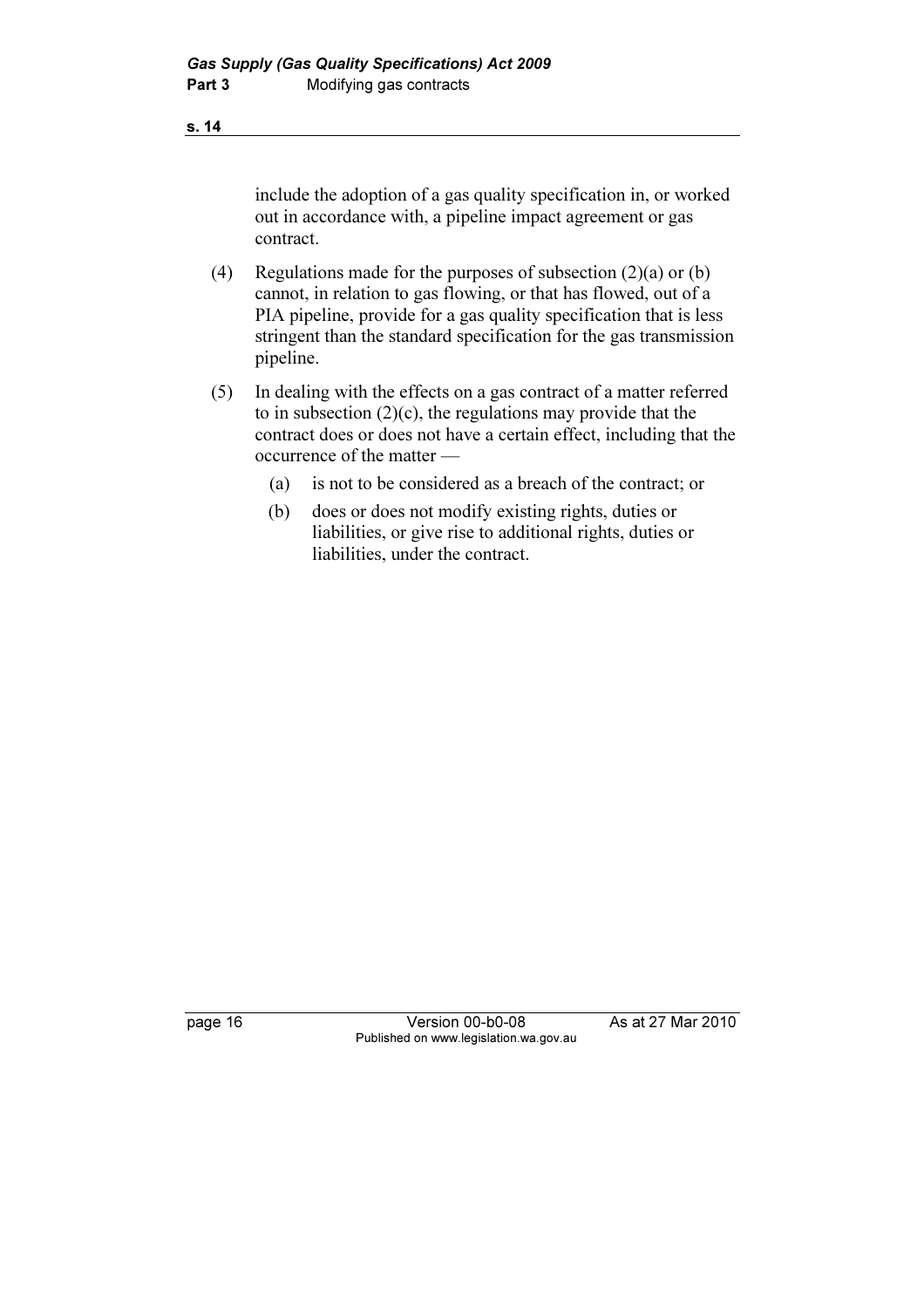# Part 4 — Compensation for certain gas consumers and operators of gas transmission pipelines and gas storage facilities

# 15. Terms used

In this Part —

downstream agreement means a contract under which gas, which has been transported through a gas transmission pipeline, is delivered to a gas consumer;

**Part 4 pipeline** means a gas transmission pipeline that is not a PIA pipeline;

plant and equipment costs, of a person, means the costs of rectifying or replacing plant and equipment to the extent necessary for the person to receive gas and continue the person's operations as carried on before the gas was delivered;

relevant gas quality specification, for a gas consumer has the meaning given in section 17(2), for an operator of a Part 4 pipeline has the meaning given in section 18(2) and for an operator of a gas storage facility has the meaning given in section 18(3).

# 16. Regulations may provide for compensation scheme

- (1) The regulations may provide for and in relation to a scheme of compensation under which a gas consumer, an operator of a Part 4 pipeline or an operator of a gas storage facility is entitled to compensation from gas producers for —
	- (a) the costs incurred by the consumer or operator as a result of being delivered gas that does not comply with the relevant gas quality specification for the consumer or operator; and
	- (b) the loss of capacity (in terajoules) of a gas storage facility resulting from the operator of the facility being delivered gas that does not comply with the relevant gas quality specification for the operator.

As at 27 Mar 2010 Version 00-b0-08 page 17 Published on www.legislation.wa.gov.au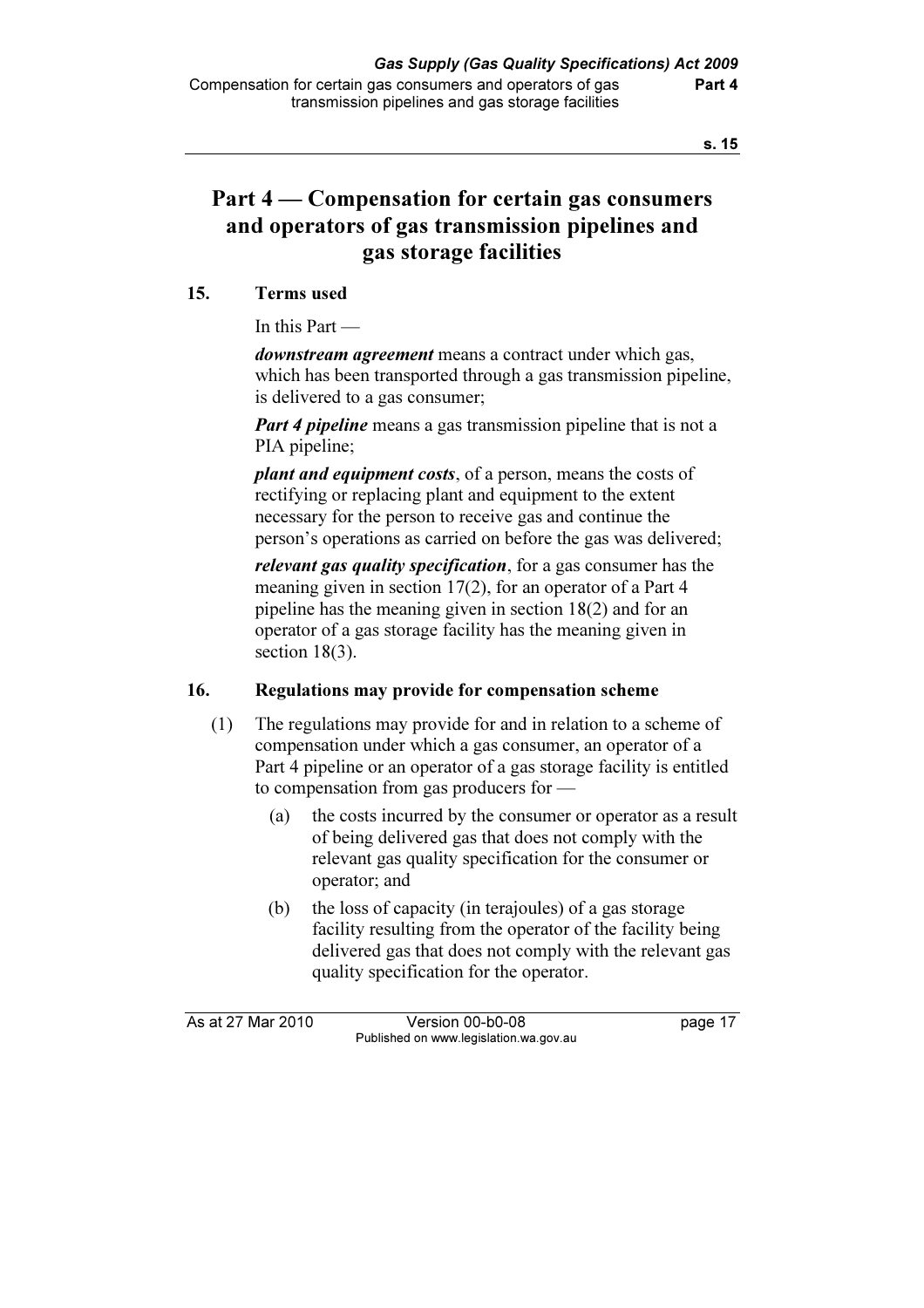- (2) The regulations may do the following
	- (a) provide for the resolution of disputes arising out of the compensation scheme, including by an arbitrator;
	- (b) provide for specified disputes to be resolved by the determination of an expert chosen in accordance with the regulations and for such determinations to be final and binding on the parties to the dispute;
	- (c) provide for the enforcement of entitlements under the scheme, including as determined by an arbitrator.
- (3) The costs referred to in subsection  $(1)(a)$  are, under the regulations, to be limited to the direct costs incurred by the consumer or operator and may, under the regulations, be offset by the value of any benefit derived from being delivered the gas.
- (4) The regulations may modify the application of this Part in relation to the exempt contract.
- (5) A provision of this section, section 17 or section 18 that sets a limit on the compensation payable under the scheme does not mean that the regulations cannot further limit the compensation payable.
- (6) A gas producer is not to be liable, under regulations made for the purposes of this Part, to provide compensation except in relation to supplying gas that does not comply with the reference specification for a gas transmission pipeline into which the gas flows.

### 17. Compensation scheme for certain gas consumers

- (1) This section applies in respect of the compensation scheme as the scheme applies to gas consumers.
- (2) The relevant gas quality specification for a gas consumer in relation to the delivery of gas to the consumer under a particular downstream agreement is the gas quality specification with which the gas to be delivered under the agreement must have complied, immediately before 1 January 2009.

page 18 Version 00-b0-08 As at 27 Mar 2010 Published on www.legislation.wa.gov.au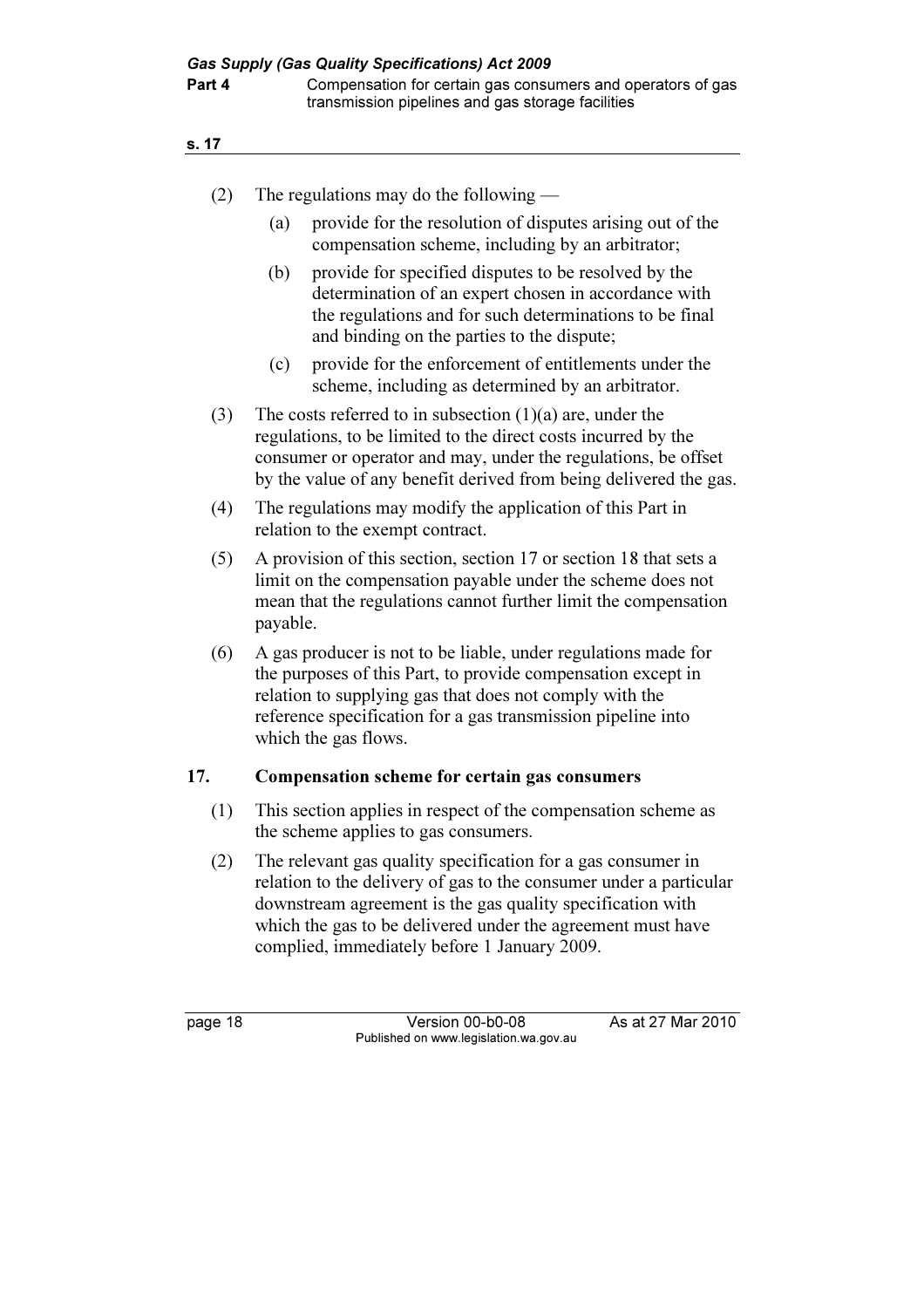- (3) The costs referred to in section  $16(1)(a)$ , of a gas consumer, are, under the regulations, to be limited to —
	- (a) the costs necessary to restore any reduction in the capacity of the consumer's operations resulting from being delivered the gas, to the extent to which the reduction in capacity is attributable to the gas not complying with the relevant gas quality specification for the consumer; and
	- (b) the plant and equipment costs of the gas consumer, to the extent to which those costs are attributable to the gas not complying with the relevant gas quality specification for the consumer; and
	- (c) increases in operating and maintenance costs of the gas consumer resulting from being delivered the gas, to the extent to which those increases are attributable to the gas not complying with the relevant gas quality specification for the consumer.
- (4) A gas consumer is not to be entitled to compensation under the regulations in relation to the delivery of gas unless the consumer is entitled to the delivery of the gas under a downstream agreement that —
	- (a) was in force immediately before 1 January 2009; and
	- (b) is not an extension (by renegotiation, or exercise of an option to extend, on or after 1 January 2009) of such an agreement.
- (5) A gas consumer is not to be entitled to compensation under the regulations in relation to gas delivered to the consumer after 1 January 2029.

# 18. Compensation scheme for operators of Part 4 pipelines and operators of gas storage facilities

 (1) This section applies in respect of the compensation scheme as the scheme applies to operators of Part 4 pipelines and operators of gas storage facilities.

As at 27 Mar 2010 Version 00-b0-08 page 19 Published on www.legislation.wa.gov.au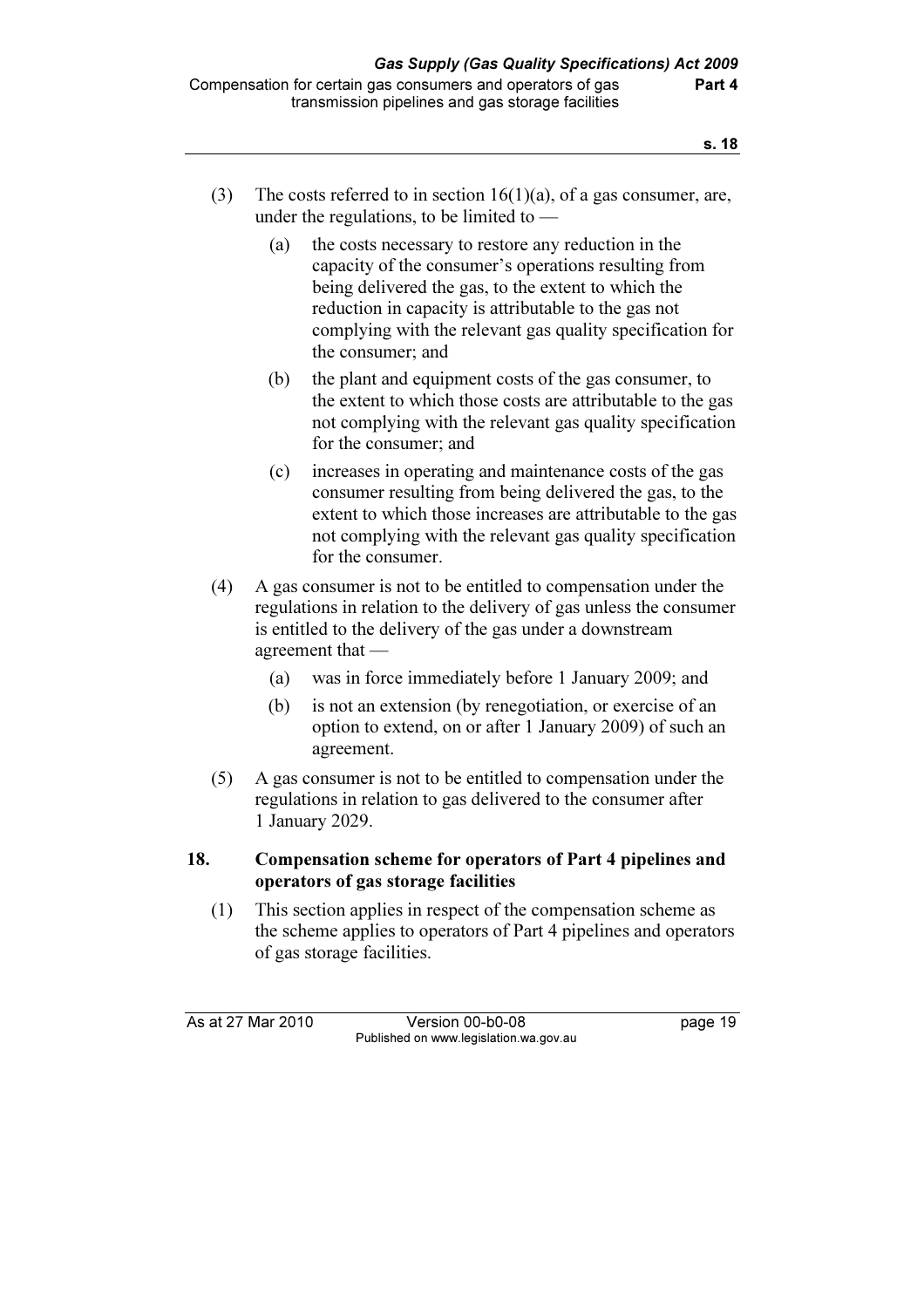| (2) | The relevant gas quality specification for an operator of a Part 4<br>pipeline in relation to the pipeline is the reference specification<br>for the pipeline.                                                                                                                                                                 |  |  |
|-----|--------------------------------------------------------------------------------------------------------------------------------------------------------------------------------------------------------------------------------------------------------------------------------------------------------------------------------|--|--|
| (3) | The relevant gas quality specification for an operator of a gas<br>storage facility in relation to the facility is the gas quality<br>specification prescribed for the facility for the purposes of this<br>subsection.                                                                                                        |  |  |
| (4) | The costs referred to in section $16(1)(a)$ , of an operator of a<br>Part 4 pipeline or a gas storage facility, are, under the<br>regulations, to be limited to —                                                                                                                                                              |  |  |
|     | (a)<br>the costs necessary to restore any reduction in the<br>capacity of the pipeline or gas storage facility resulting<br>from being delivered the gas, to the extent to which the<br>reduction in capacity is attributable to the gas not<br>complying with the relevant gas quality specification for<br>the operator; and |  |  |
|     | (b)<br>the plant and equipment costs of the operator, to the<br>extent to which those costs are attributable to the gas not<br>complying with the relevant gas quality specification for<br>the operator; and                                                                                                                  |  |  |
|     | increases in operating and maintenance costs of the<br>(c)<br>operator resulting from being delivered the gas, to the<br>extent to which those increases are attributable to the gas<br>not complying with the relevant gas quality specification<br>for the operator.                                                         |  |  |
| 19. | Double compensation                                                                                                                                                                                                                                                                                                            |  |  |
| (1) | A contract or access determination (including a contract or<br>access determination in force at the time that this section comes                                                                                                                                                                                               |  |  |

- access determination in force at the time that this section comes into operation) does not have effect to the extent to which it would otherwise provide compensation (whether or not expressly and whether in whole or in part) for —
	- (a) a relevant effect on a PIA pipeline's capacity, operations or maintenance; or

page 20 Version 00-b0-08 As at 27 Mar 2010 Published on www.legislation.wa.gov.au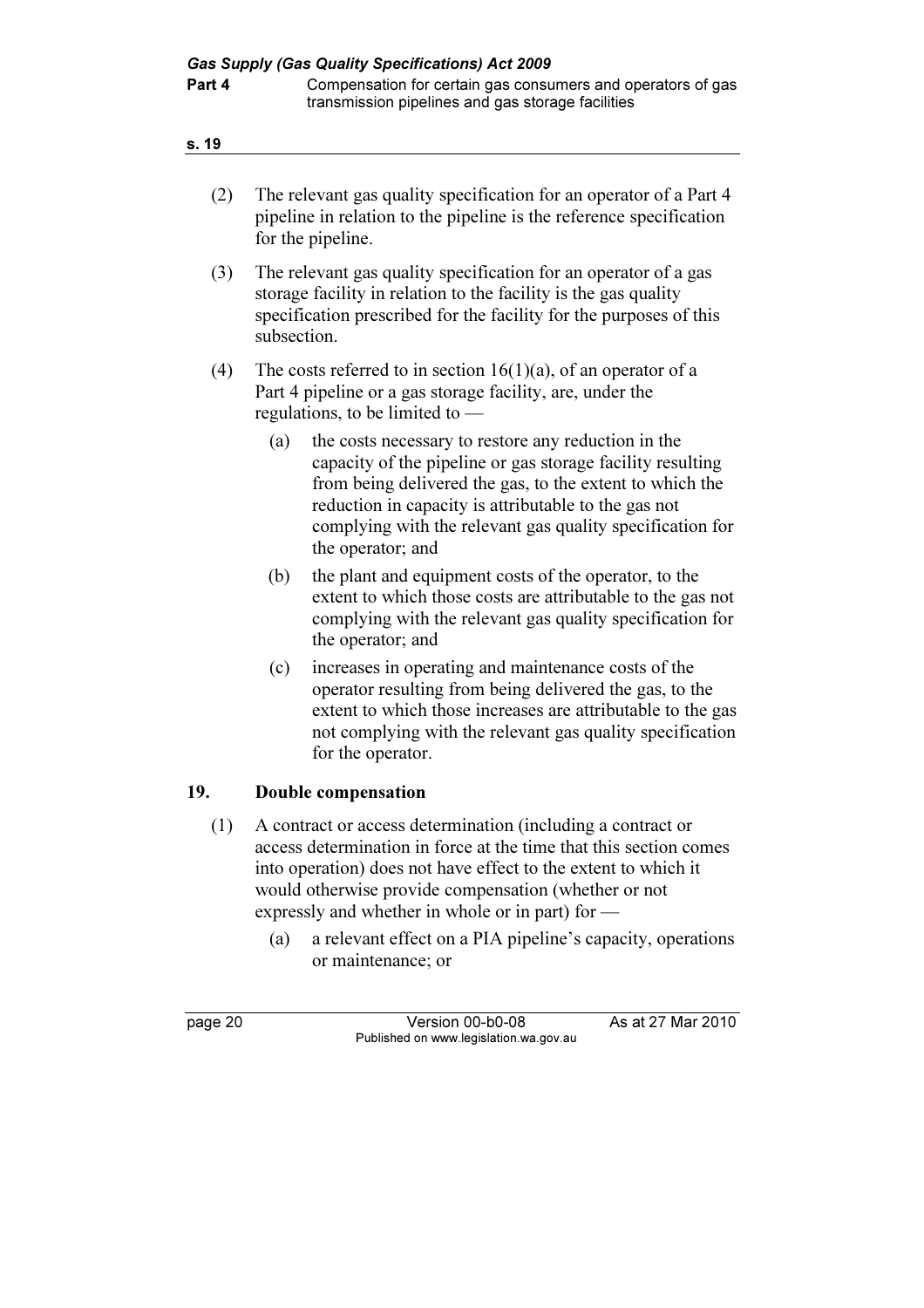| (b) | a cost incurred by a gas consumer, an operator of a<br>Part 4 pipeline or an operator of a gas storage facility as<br>a result of being delivered gas that does not comply with<br>the relevant gas quality specification for the consumer or<br>operator; or |
|-----|---------------------------------------------------------------------------------------------------------------------------------------------------------------------------------------------------------------------------------------------------------------|
|     |                                                                                                                                                                                                                                                               |

 (c) a loss of capacity of a gas storage facility resulting from the operator of the facility being delivered gas that does not comply with the relevant gas quality specification for the operator,

 that is provided for under a pipeline impact agreement or this Part, or that, although there is a pipeline impact agreement in relation to the relevant effect referred to in paragraph (a), is not provided for under the agreement, but would ordinarily be provided for under such an agreement.

- (2) Subsection (1) does not apply to a pipeline impact agreement or a contract entered into under or for the purposes of a pipeline impact agreement or this Part.
- (3) Without limiting the ways in which a contract or an access determination could otherwise provide compensation it could do so by increasing a liability (including costs and tariffs) or reducing a benefit otherwise provided for by the contract.
- (4) In this section, a reference to providing compensation for an effect, cost or loss referred to in subsection (1) includes a reference to effecting recovery for, and to dealing with, the effect, cost or loss.

# 20. Part 4 pipeline becoming PIA pipeline

 The regulations may provide for and in relation to any matter arising as a consequence of a gas transmission pipeline ceasing to be a Part 4 pipeline and becoming a PIA pipeline, including  $by -$ 

 (a) providing for any necessary overlap between the application of this Part and Part 2; and

As at 27 Mar 2010 Version 00-b0-08 page 21 Published on www.legislation.wa.gov.au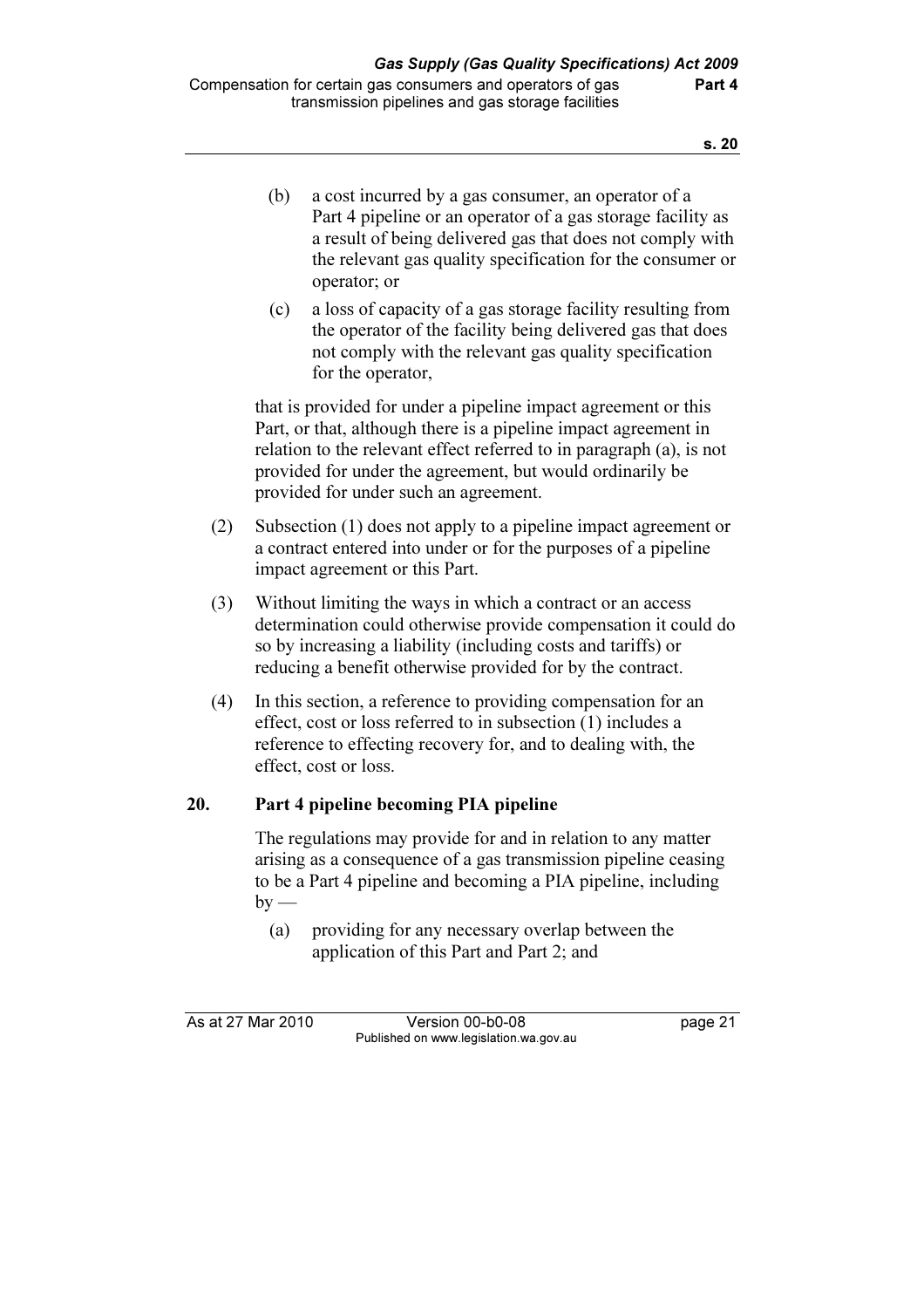- (b) modifying or extinguishing rights, duties or liabilities under this Part; and
- (c) modifying the application of a provision of this Act; and
- (d) providing for the extension of the scheme of compensation under section 16 to the operator and users of the pipeline to cover any losses resulting from the loss of capacity (in terajoules) of the pipeline resulting from the operator of the pipeline being delivered gas that does not comply with the reference specification for the pipeline, prior to the loss of capacity being dealt with in accordance with a pipeline impact agreement.

page 22 Version 00-b0-08 As at 27 Mar 2010 Published on www.legislation.wa.gov.au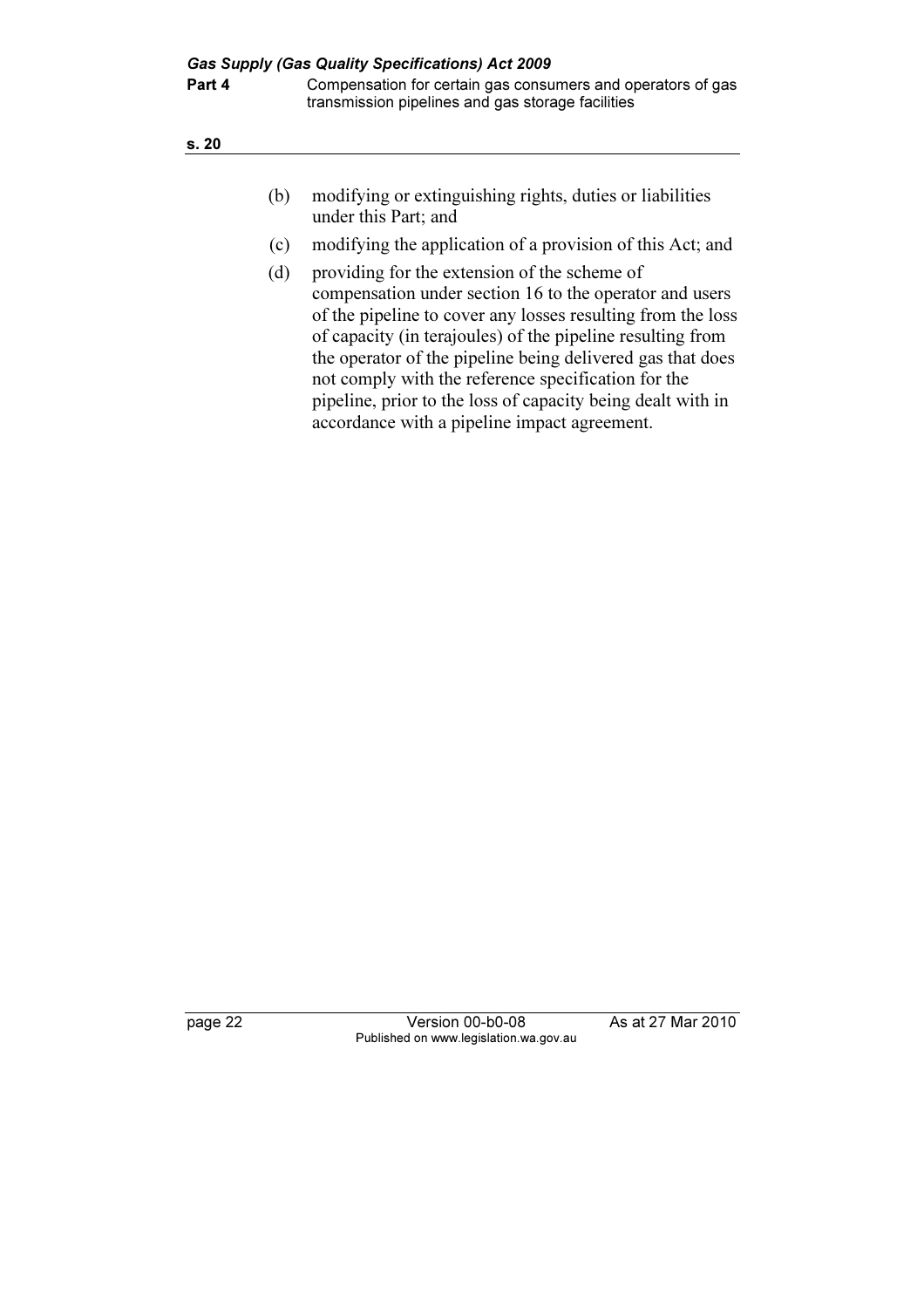# Part 5 — Rectifying consumer installations

# Division 1 — Preliminary

# 21. Purposes of this Part

The primary purposes of this Part are to provide for —

- (a) a programme for the modification or replacement of certain consumer installations in preparation for the supply of lower heating value gas to consumers through gas distribution systems; and
- (b) the operation of an account for the receipt of contributions from gas producers for the purposes of funding the programme; and
- (c) a scheme of reimbursement under which the cost of the programme is apportioned between gas producers who supply lower heating value gas that flows into certain gas transmission pipelines during the reimbursement period.

# 22. Terms used

 $(1)$  In this Part —

Account means the account called the Gas Producers Contribution Account established as an agency special purpose account under the Financial Management Act 2006 section  $16(1)(d)$ ;

Authority means the Economic Regulation Authority established by the Economic Regulation Authority Act 2003 section 4;

consumer means a person who —

- (a) is a consumer under the Gas Standards Act 1972 section 4; and
- (b) in the previous 12 months, did not consume, at any one site, more than 0.18 terajoules of gas;

As at 27 Mar 2010 Version 00-b0-08 page 23 Published on www.legislation.wa.gov.au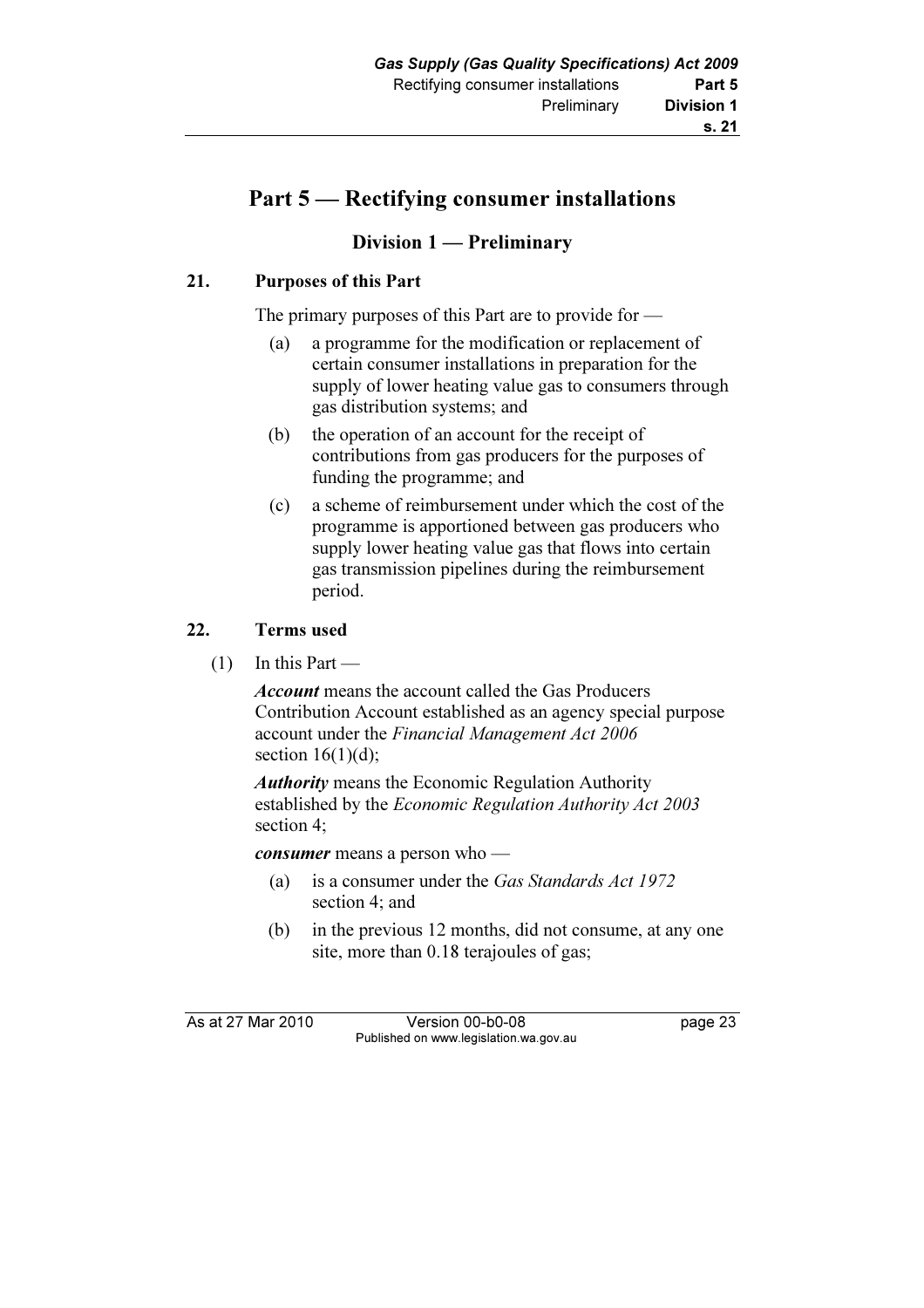consumer installation means a gas installation or gas appliance at a site owned or occupied by a consumer;

contribution, in relation to a gas producer, means an amount made available by the gas producer for the purposes of funding the rectification programme;

Department means the department of the Public Service principally assisting in the administration of the Energy Coordination Act 1994 Part 2;

**Director** means the Director of *Energy Safety referred to in the* Energy Coordination Act 1994 section 5;

**gas appliance** has the meaning given in the Gas Standards Act 1972 section 4;

gas installation has the meaning given in the Gas Standards Act 1972 section 4;

lower heating value gas means gas with a heating value that does not meet the heating value standards set out in the Gas Standards (Gas Supply and System Safety) Regulations 2000 regulation 5(2)(a) and (d), as in force immediately before 1 January 2009;

rectification programme has the meaning given in section 23(2):

reimbursement period means the period —

- (a) beginning on the day determined under section 29; and
- (b) ending on the day before the tenth anniversary of the day referred to in paragraph (a);

site, in relation to a consumer, means a place to which gas is supplied to the consumer through a connection point to a gas distribution system.

 (2) For the purposes of this Part, any amount made available by a gas producer and credited to the Account before the commencement of this Part is to be taken to be a contribution from a gas producer.

page 24 Version 00-b0-08 As at 27 Mar 2010 Published on www.legislation.wa.gov.au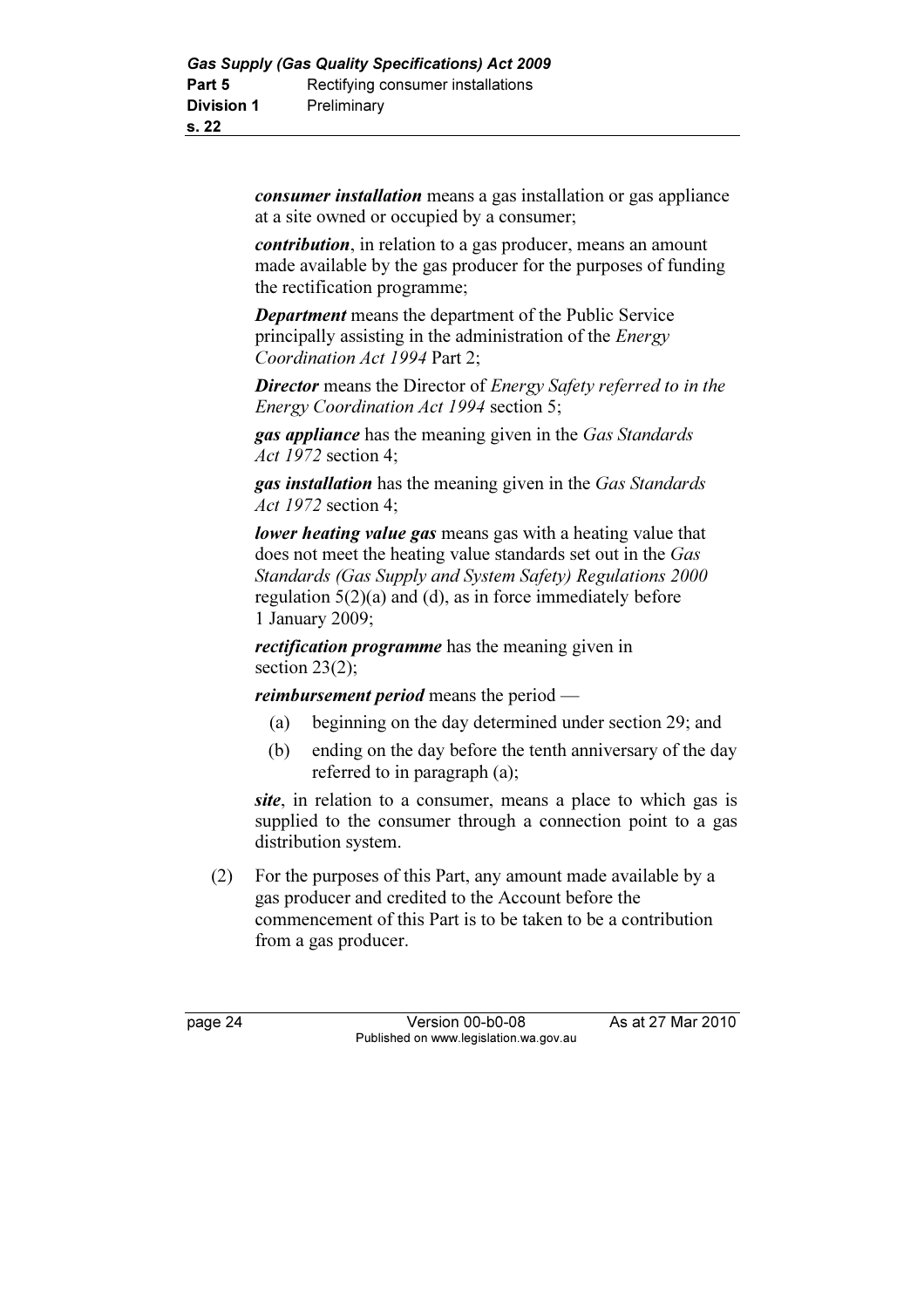(3) A reference in this Part to the cost of the rectification programme is a reference to the total of all amounts charged to the Account, whether before or after the commencement of the this Part, other than amounts charged for the purposes of section  $25(1)(a)$ .

## Division 2 — Rectification programme

### 23. Director to establish and implement the rectification programme

(1) In this section —

relevant consumer installation means a consumer installation that is likely to become unsafe or dangerous in use if lower heating value gas were to be supplied to consumers through gas distribution systems.

- (2) It is a function of the Director to establish and implement a programme (the rectification programme) for the modification or replacement of relevant consumer installations, so that, to the extent practicable, owners of those installations (whether consumers or not) are given the opportunity to have them modified or replaced in anticipation of their use being controlled or prohibited by an order under the Gas Standards Act 1972 section 13H.
- (3) The Director need not perform the function under subsection (2) if, in the opinion of the Director, there is not sufficient money standing to the credit of the Account to fund the rectification programme.
- (4) The regulations may provide for and in relation to matters relating to the rectification programme, including —
	- (a) the rights, duties and liabilities of owners of relevant consumer installations, and any other persons, in respect of the modification or replacement of those installations under the programme; and
	- (b) the ownership of gas installations, gas appliances and any other things supplied under the programme.

| As at 27 Mar 2010 | Version 00-b0-08                       | page 25 |
|-------------------|----------------------------------------|---------|
|                   | Published on www.legislation.wa.gov.au |         |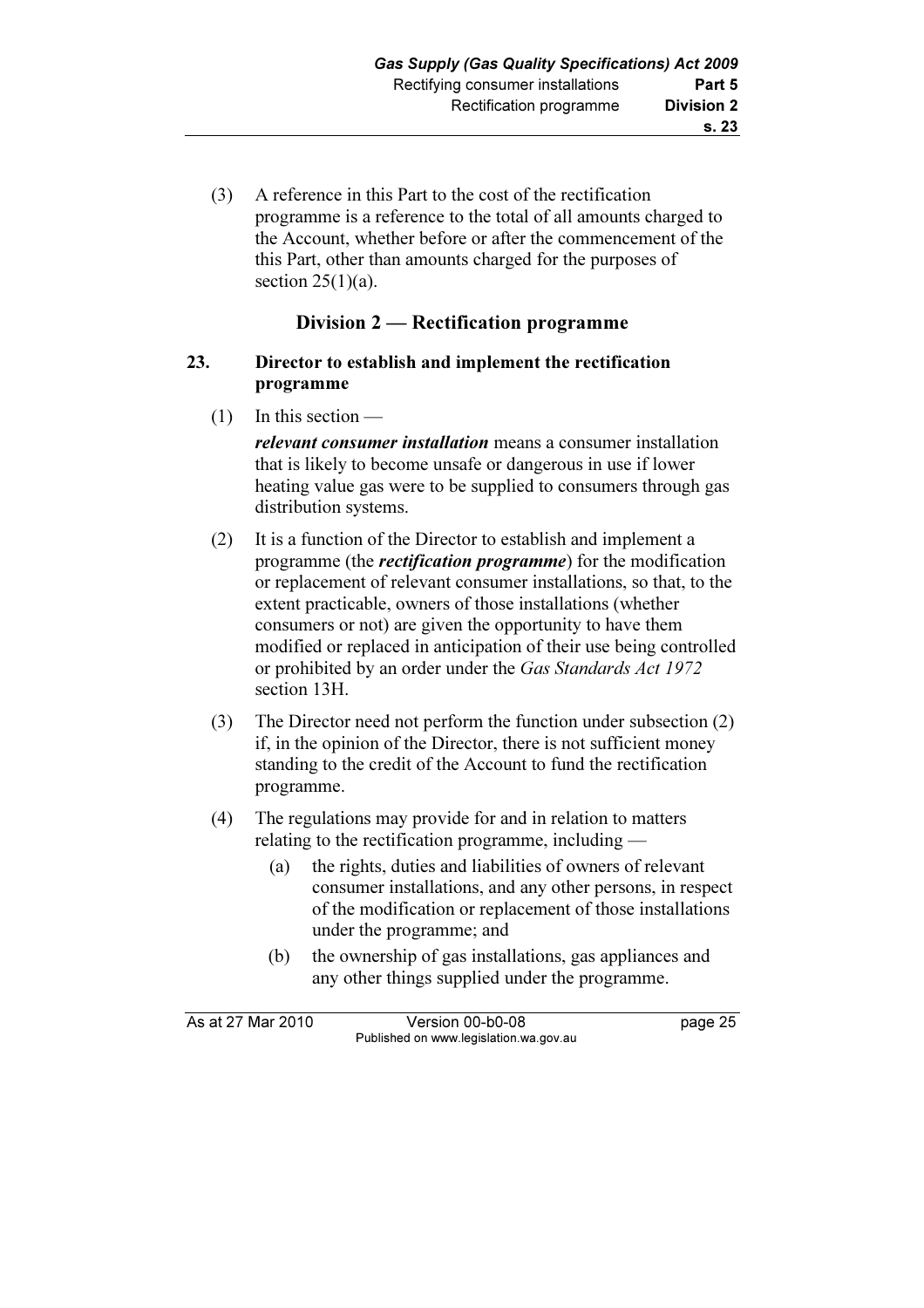## 24. Payments into and out of the Account

- (1) The following funds must be credited to the Account
	- (a) all contributions from gas producers;
	- (b) income derived from the investment of money standing to the credit of the Account.
- (2) The money standing to the credit of the Account may be applied by the Director for the following purposes —
	- (a) payment of costs and expenses incurred in, or in connection with, establishing and implementing the rectification programme;
	- (b) payment of costs and expenses associated with administering the Account;
	- (c) payment of money under section  $25(1)(a)$ ;
	- (d) payment of any other costs and expenses incurred for the purposes of this Part.

## 25. Surplus funds to be repaid to gas producers upon completion of the rectification programme

- (1) When the Director is satisfied that the money standing to the credit of the Account will not be applied (other than for the purposes referred to in section 24(2)(b) or (c)), the Director must ensure that within 4 months —
	- (a) the balance of the Account is paid to the gas producer or producers who made contributions; and
	- (b) notice is published in the Gazette that the rectification programme has been completed.
- (2) The amount to be paid to a gas producer under subsection  $(1)(a)$ is an amount that bears to the total amount to be paid to gas producers under that subsection the same proportion as the total of the gas producer's contributions bears to the total of all the contributions from gas producers.

page 26 Version 00-b0-08 As at 27 Mar 2010 Published on www.legislation.wa.gov.au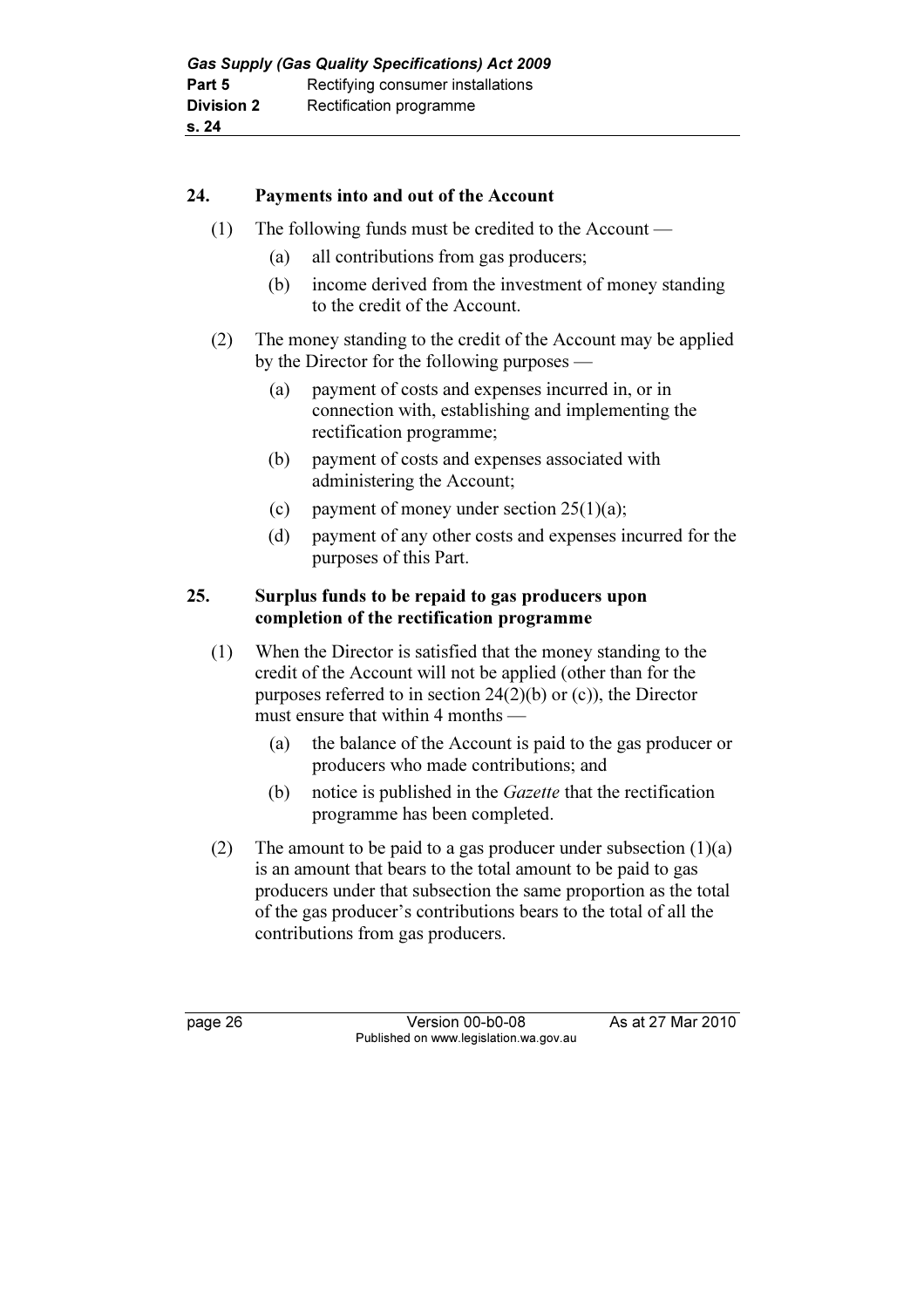# 26. Application of Financial Management Act 2006 and Auditor General Act 2006

- (1) The provisions of the Financial Management Act 2006 and the Auditor General Act 2006 regulating the financial administration, audit and reporting of agencies apply to and in relation to the Account.
- (2) The administration of the Account is, for the purposes of the Financial Management Act 2006 section 52, to be regarded as a service of the Department.
- (3) The Financial Management Act 2006 section 20 does not apply to the Account.

# 27. Annual report of Department to include information about the rectification programme

 Without limiting the Financial Management Act 2006 section 61, the Department's first annual report after publication of the notice under section 25(1)(b) must contain the following information —

- (a) the name of each gas producer who made one or more contributions and the amount of each contribution;
- (b) the total amount of income derived from the investment of moneys forming part of the Account;
- (c) the cost of the rectification programme;
- (d) the amount (if any) paid to each gas producer under section  $25(1)(a)$ .

# Division 3 — Reimbursement scheme

# 28. Regulations may provide for reimbursement scheme

(1) In this section —

contributor means a gas producer who made a contribution (whether or not the gas producer supplies lower heating value gas during the reimbursement period);

As at 27 Mar 2010 Version 00-b0-08 page 27 Published on www.legislation.wa.gov.au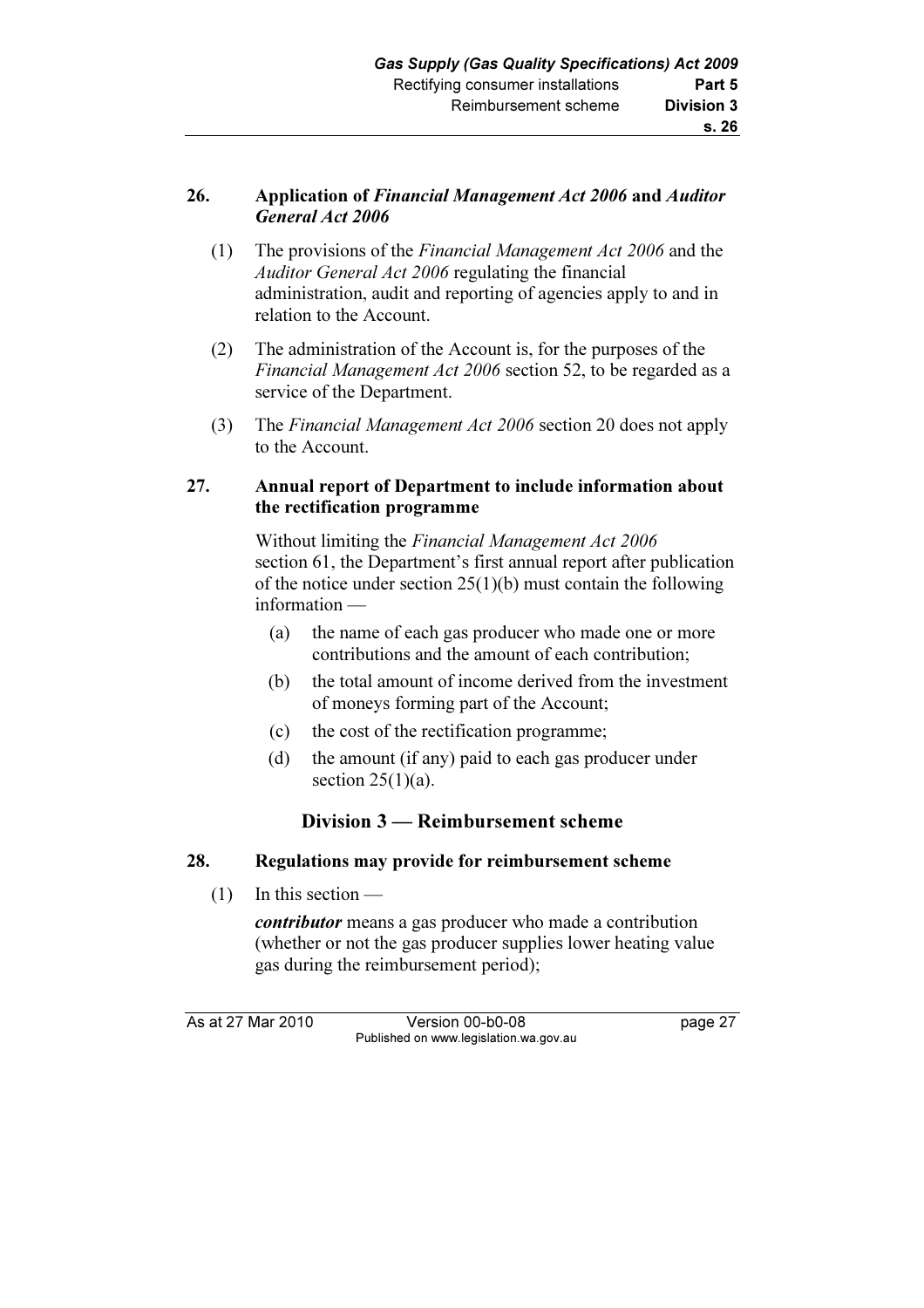relevant gas transmission pipeline means a gas transmission pipeline from which gas flows into a gas distribution system in the Coastal Supply Area constituted under the Energy Coordination Act 1994 section 11A(1) by the Energy Coordination (Coastal Supply Area) Order 2000;

supply, in relation to lower heating value gas, means the supply of lower heating value gas that will flow into a relevant gas transmission pipeline.

- (2) A reference in this section to a gas producer who supplies lower heating value gas does not include a reference to a gas producer whose supply of lower heating value gas is less than 10 terajoules per day.
- (3) The regulations may provide for and in relation to a scheme (the reimbursement scheme) under which the cost of the rectification programme is apportioned between gas producers who supply lower heating value gas during the reimbursement period.
- (4) The regulations may do the following
	- (a) provide for gas producers who supply lower heating value gas during the reimbursement period to be required, periodically and at the end of the reimbursement period —
		- (i) to reimburse one or more contributors; or
		- (ii) to reimburse one or more gas producers who supply lower heating value gas during the reimbursement period but who are not contributors; or
		- (iii) to do both of those things;
	- (b) confer functions on the Authority in relation to the reimbursement scheme, including the function of determining the amounts required to be reimbursed (the reimbursement amounts);

page 28 Version 00-b0-08 As at 27 Mar 2010 Published on www.legislation.wa.gov.au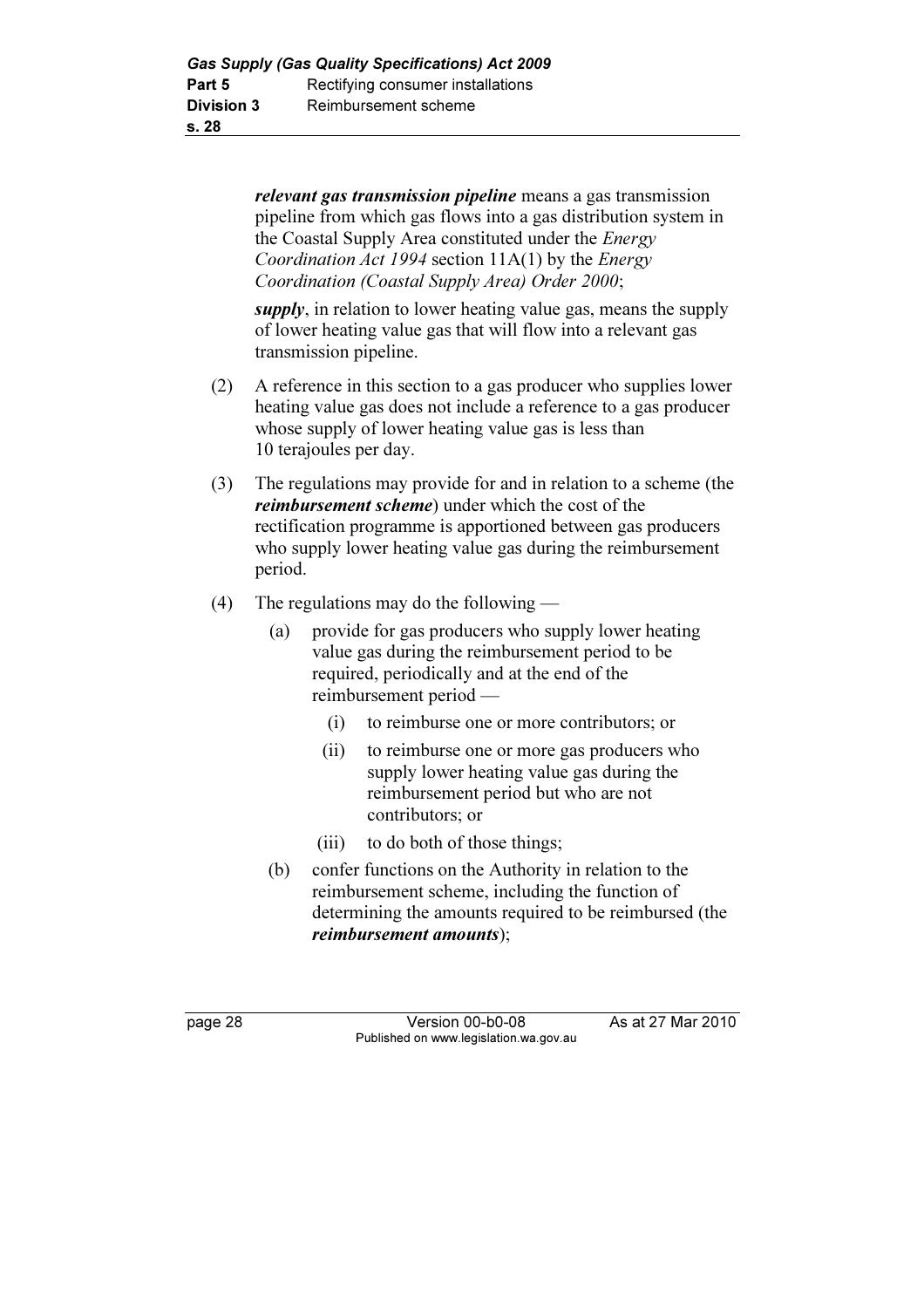- (c) specify the methods and principles to be applied by the Authority in determining reimbursement amounts or in performing any other function in relation to the reimbursement scheme;
- (d) provide for the costs incurred by the Authority in performing its functions in relation to the reimbursement scheme to be recovered from gas producers who supply lower heating value gas during the reimbursement period;
- (e) provide for interest to be payable on amounts that remain unpaid after becoming due and payable under paragraph (a) or (d) (the *unpaid amounts*);
- (f) provide for the recovery of unpaid amounts, and interest on those amounts, by persons entitled under the regulations to be paid those amounts.
- (5) A gas producer who supplies lower heating value gas after the reimbursement period cannot be required under the regulations to pay reimbursement amounts in relation to that supply.

# 29. Minister may determine beginning of the reimbursement period

For purposes of the definition of *reimbursement period* paragraph (a), the Minister may, by notice published in the Gazette, determine the day on which the reimbursement period begins.

As at 27 Mar 2010 Version 00-b0-08 page 29 Published on www.legislation.wa.gov.au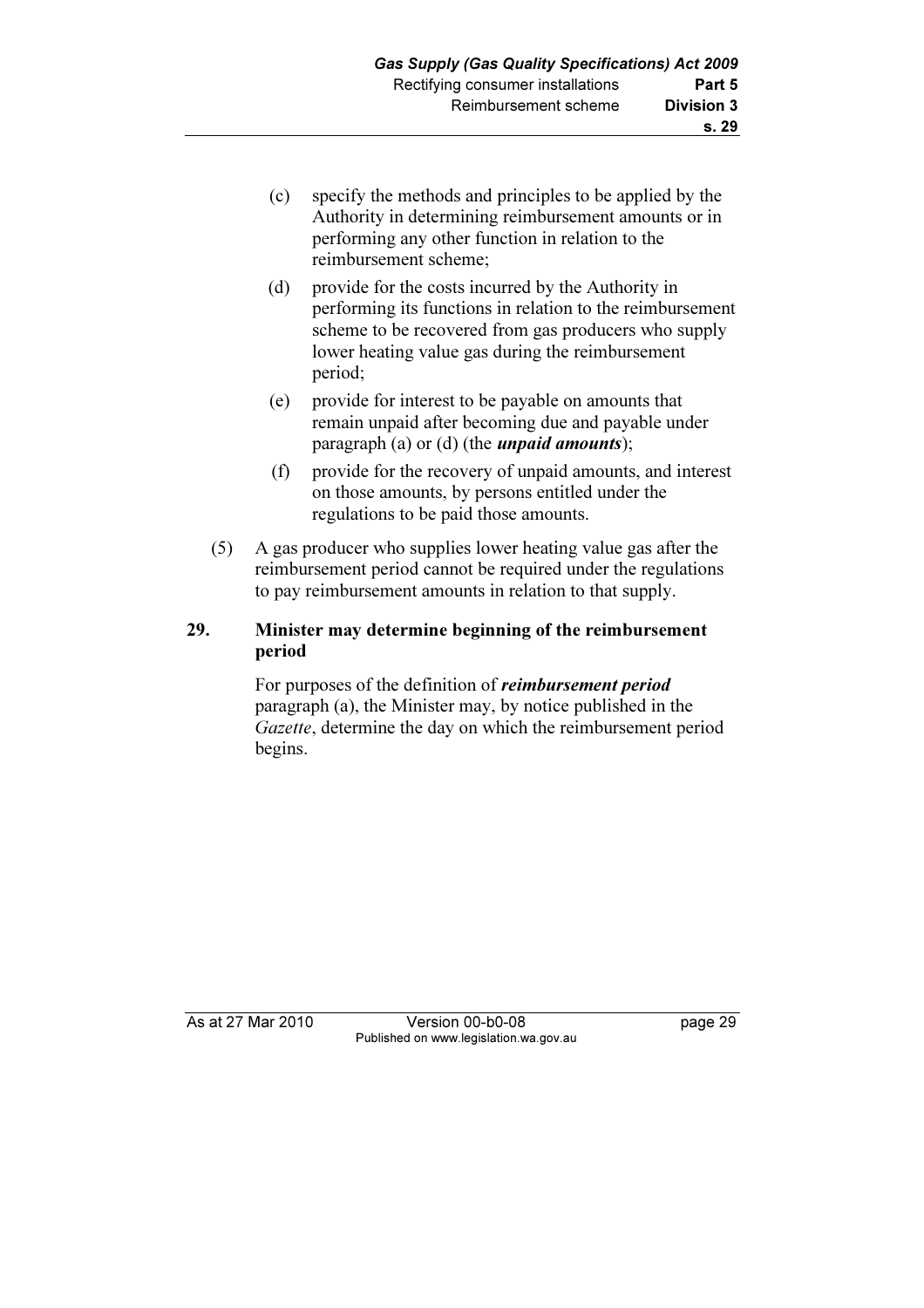# Part 6 — General provisions

## 30. Relationship to Gas Access Laws

 The regulations may provide for and in relation to the relationship between this Act and a Gas Access Law, including by providing for how the Gas Access Law is to have effect in relation to matters and things affected by this Act.

## 31. Coordinator to monitor and inquire into

It is a function of the Coordinator —

- (a) to monitor the operation of this Act generally; and
- (b) to inquire into or investigate particular matters that arise in relation to this Act or contracts that relate to the purposes of this Act or that are, or can be, modified under this Act.

# 32. Exemptions may be granted by Minister

- (1) The Minister may, by order published in the Gazette, exempt from the application of this Act or specified provisions of this Act, wholly or to a specified extent —
	- (a) a specified person or persons of a specified class; or
	- (b) a specified thing or things of a specified class; or
	- (c) a specified contract or contracts of a specified class; or
	- (d) a specified activity relating to the sale, supply, storage or transportation of gas transported or to be transported through a gas transmission pipeline.
- (2) Before making an order under subsection (1), the Minister must make the proposed order available for comment to the extent to which the Minister considers necessary in relation to the proposed exemption.
- (3) An exemption may be
	- (a) subject to specified conditions; and

page 30 Version 00-b0-08 As at 27 Mar 2010 Published on www.legislation.wa.gov.au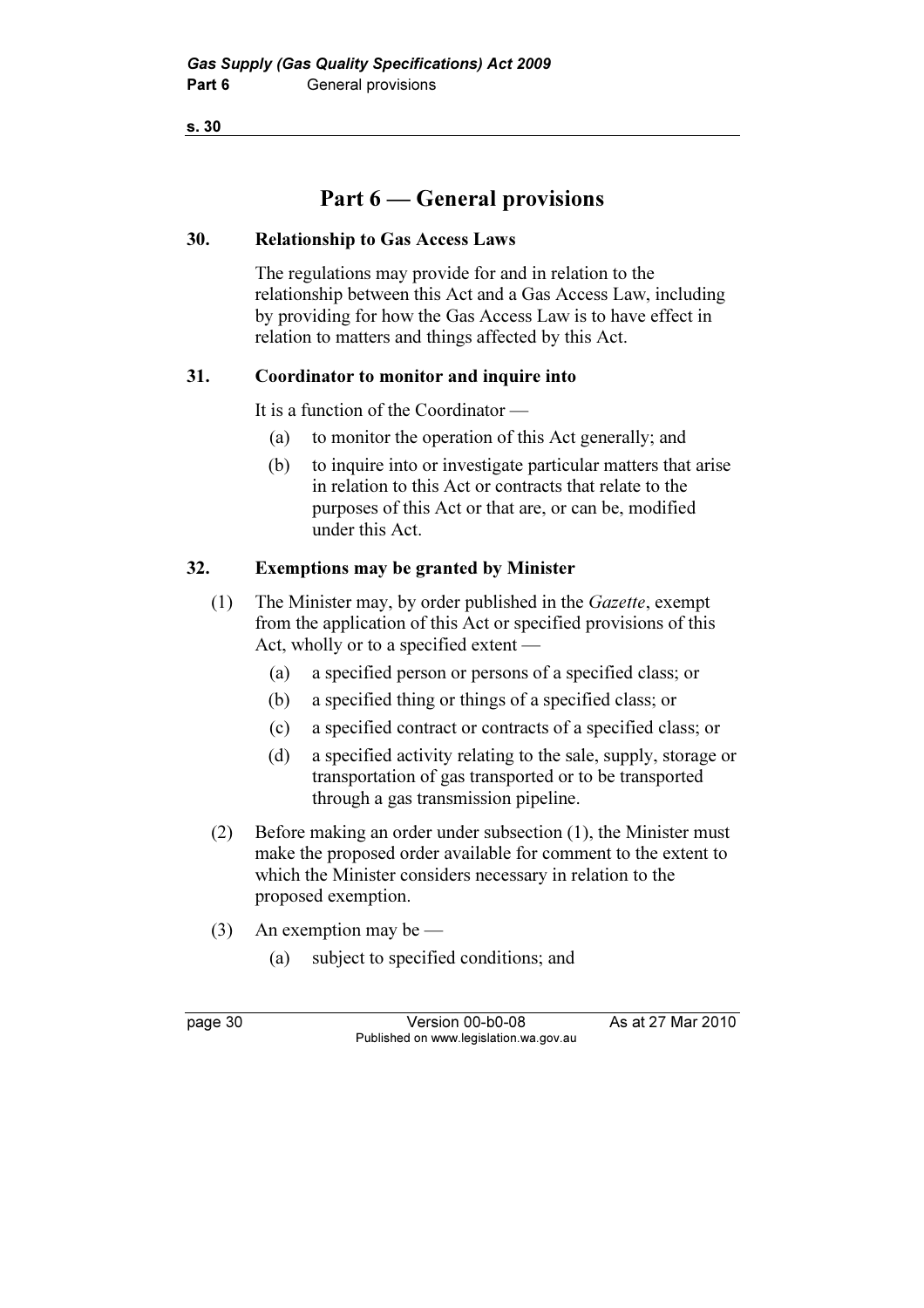- (b) indefinite or for a specified period.
- (4) The Minister may, by order published in the Gazette, amend or revoke an order under subsection (1).
- (5) The Interpretation Act 1984 section 42 applies to an order under subsection (1) or (4) as if the order were regulations.

### 33. Review of Act

- (1) The Minister must carry out a review of the operation and effectiveness of this Act as soon as is practicable after the expiration of 10 years from its commencement.
- (2) The Minister is to prepare a report based on the review and, as soon as is practicable after the report is prepared (and in any case not more than 12 months after the expiration of the 10 year period referred to in subsection (1)), cause it to be laid before each House of Parliament.

## 34. Regulations

- (1) The Governor may make regulations prescribing all matters that are required or permitted by this Act to be prescribed, or are necessary or convenient to be prescribed for giving effect to the purposes of this Act.
- (2) The regulations may do the following
	- (a) provide for and in relation to the giving, publishing and verification of information relating to the purposes of this Act, including information relating to the following —
		- (i) the entering into, amendment or content of a pipeline impact agreement or other contract;
		- (ii) the supply of gas that will flow into a gas transmission pipeline;
		- (iii) the actual, calculated or hypothetical quantity and quality of gas flowing into or out of a gas

As at 27 Mar 2010 Version 00-b0-08 page 31 Published on www.legislation.wa.gov.au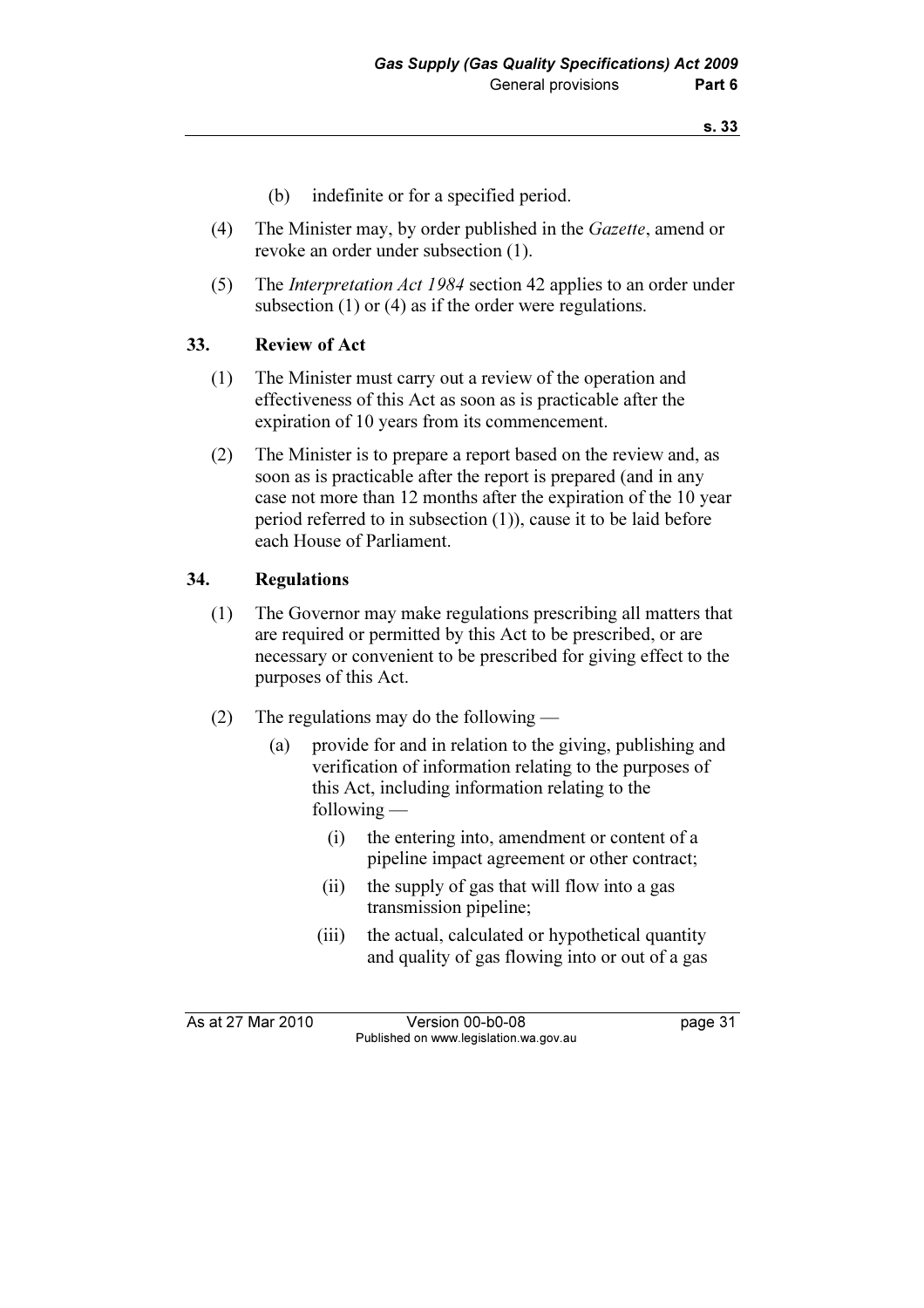transmission pipeline or past specified points on a gas transmission pipeline;

- (b) limit the liability a person has in relation to information given or published under paragraph (a);
- (c) provide for and in relation to the imposition of standards in relation to measuring gas quantity and quality;
- (d) provide that equipment for measuring gas quantity and quality is to be treated as accurate in specified circumstances;
- (e) modify the application of the provisions of Part 2 to particular persons, circumstances or things in respect of which the provisions would not otherwise apply so as to give effect to the purposes of that Part;
- (f) provide for the exclusivity of the jurisdiction of an arbitrator or expert under section 9, 11 or 16, including in relation to other dispute resolution procedures under other written laws;
- (g) provide for the extent to which the rules of evidence apply during the resolution of disputes under section 9, 11 or 16;
- (h) provide for and in relation to the imposition and payment of fees and charges in connection with the performance of the functions of an arbitrator or expert under section 9, 11 or 16;
- (i) provide that contravention of a provision of the regulations is an offence;
- (j) provide, in relation to bodies corporate, for an offence to be punishable on conviction by the imposition of a fine not exceeding \$50 000 and, if the contravention is of a continuing nature, a further fine not exceeding \$20 000 in respect of each day or part of a day during which the contravention continued after the offender was notified by a specified person that the person is of the opinion that the offender is contravening the provision;

s. 34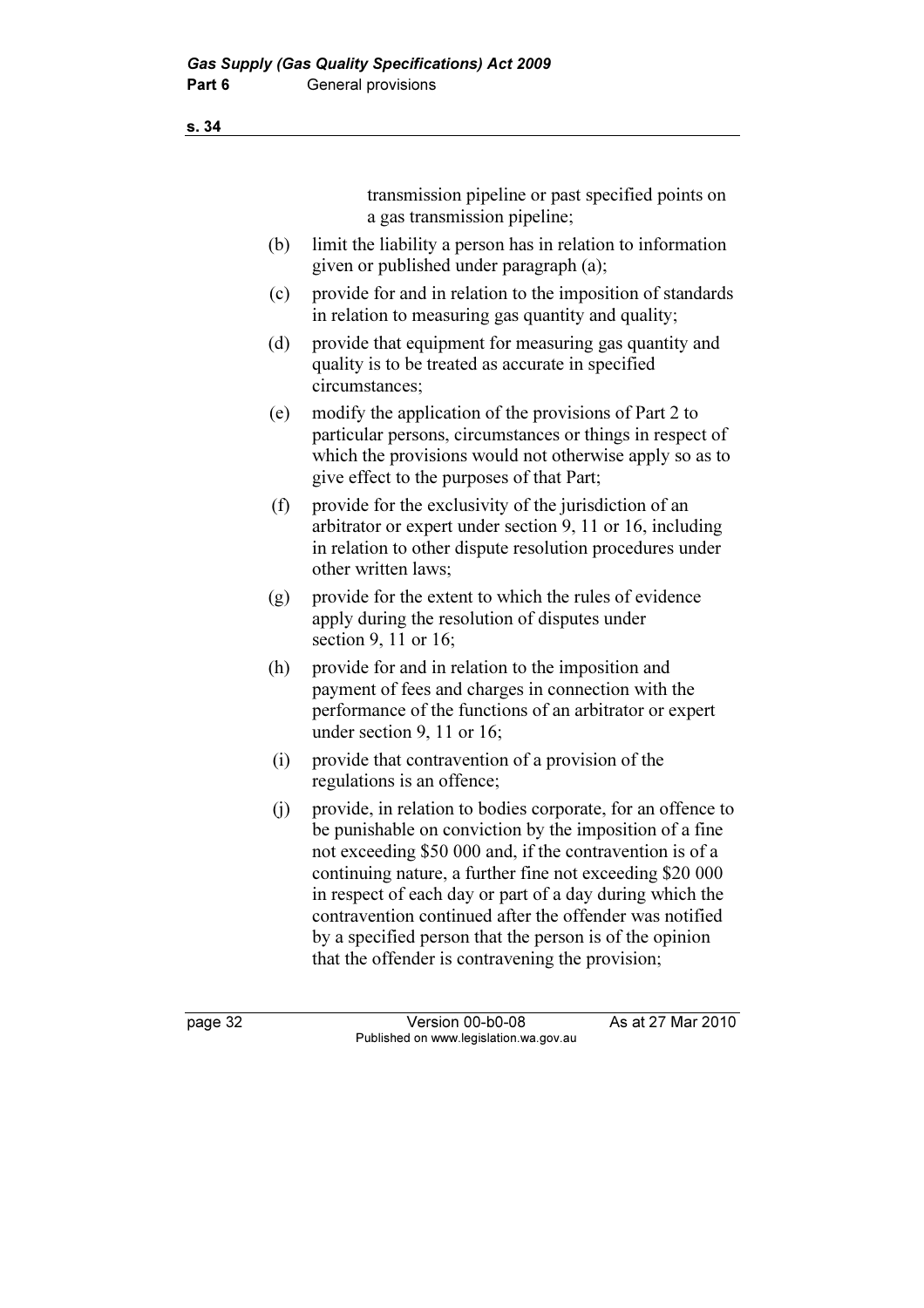- (k) provide, in relation to individuals, for an offence to be punishable on conviction by the imposition of a fine not exceeding \$5 000;
- (l) provide for the imposition of a minimum fine for an offence;
- (m) relate the level of a fine to  $-$ 
	- (i) the circumstances or extent of the offence;
	- (ii) whether the offender has committed previous offences and, if so, the number of previous offences that the offender has committed.
- (3) If it is inappropriate to prescribe a set fee or charge in connection with the performance of a function of an arbitrator or an expert the regulations may provide for the method of calculating the fee or charge, including calculation according to the cost of performing that function.
- (4) The regulations may adopt the text of any published document specified in the regulations —
	- (a) as that text exists at a particular date; or
	- (b) as that text may from time to time be amended.
- (5) The text may be adopted
	- (a) wholly or in part; and
	- (b) as modified by the regulations.
- (6) The adoption may be direct (by reference made in the regulations), or indirect (by reference made in any text that is itself directly or indirectly adopted).
- (7) The adoption of text is of no effect unless
	- (a) the adopted text; and
	- (b) the amendments to the text or the text as amended (if relevant),

 can at all reasonable times be inspected or purchased by the public.

As at 27 Mar 2010 Version 00-b0-08 page 33 Published on www.legislation.wa.gov.au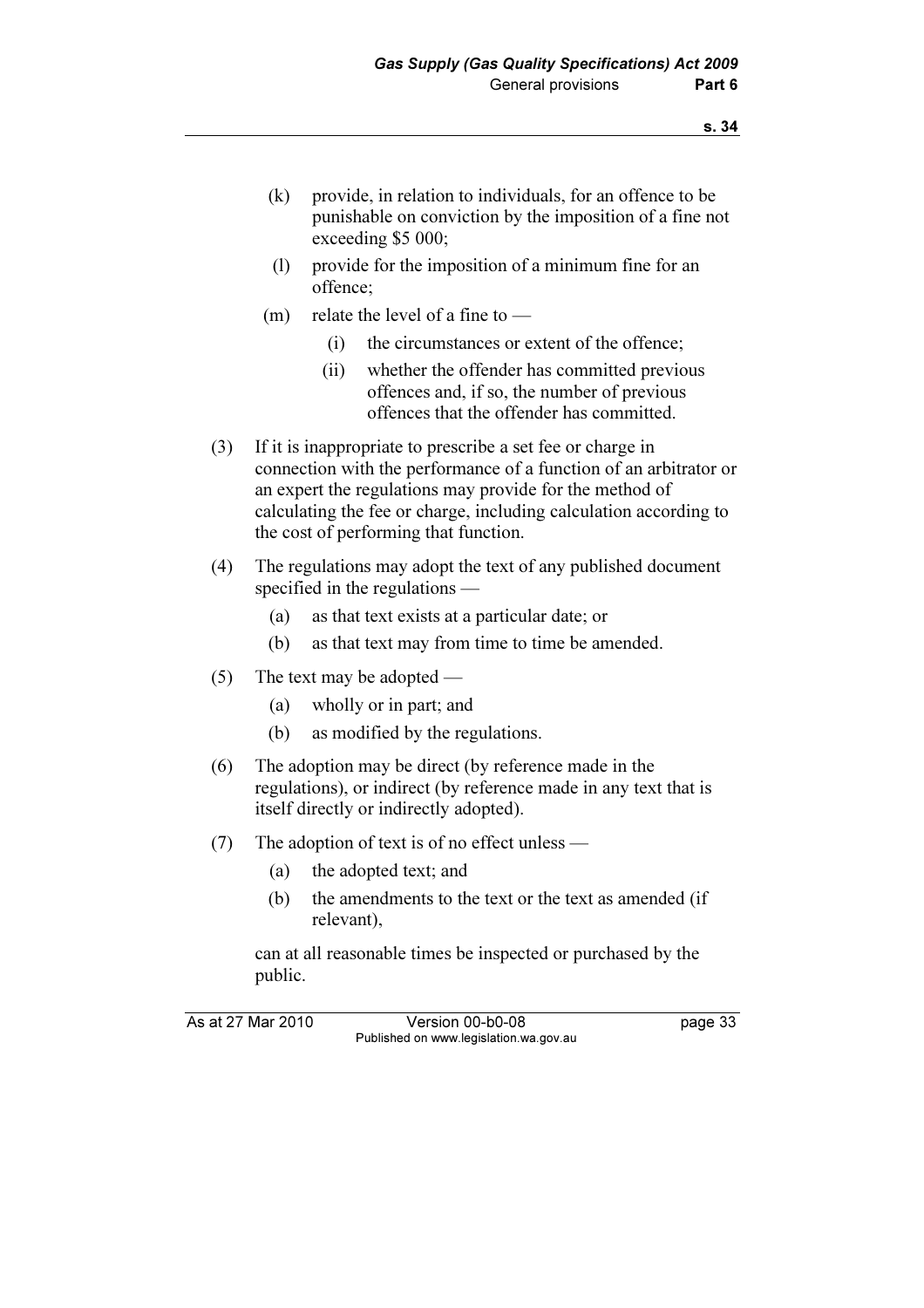# Part 7 — Acts amended

# Division 1 — Energy Coordination Act 1994 amended

# 35. Act amended

This Division amends the Energy Coordination Act 1994.

# 36. Section 26 amended

Delete section  $26(3)$ ,  $(4)$  and  $(5)$ .

# Division 2 — Gas Pipelines Access (Western Australia) Act 1998 amended

# 37. Act amended

This Division amends —

- (a) if this section comes into operation before the day on which the National Gas Access (WA) Act 2009 section 26 comes into operation — the Gas Pipelines Access (Western Australia) Act 1998; or
- (b) otherwise the Gas Pipelines Access (Western Australia) Act 1998 (as amended by the National Gas Access (WA) Act 2009 and cited as the Energy Arbitration and Review Act 1998).

# 38. Section 73 amended

Before section 73(1)(d) insert:

 (da) under the Gas Supply (Gas Quality Specifications) Act 2009; or

page 34 Version 00-b0-08 As at 27 Mar 2010 Published on www.legislation.wa.gov.au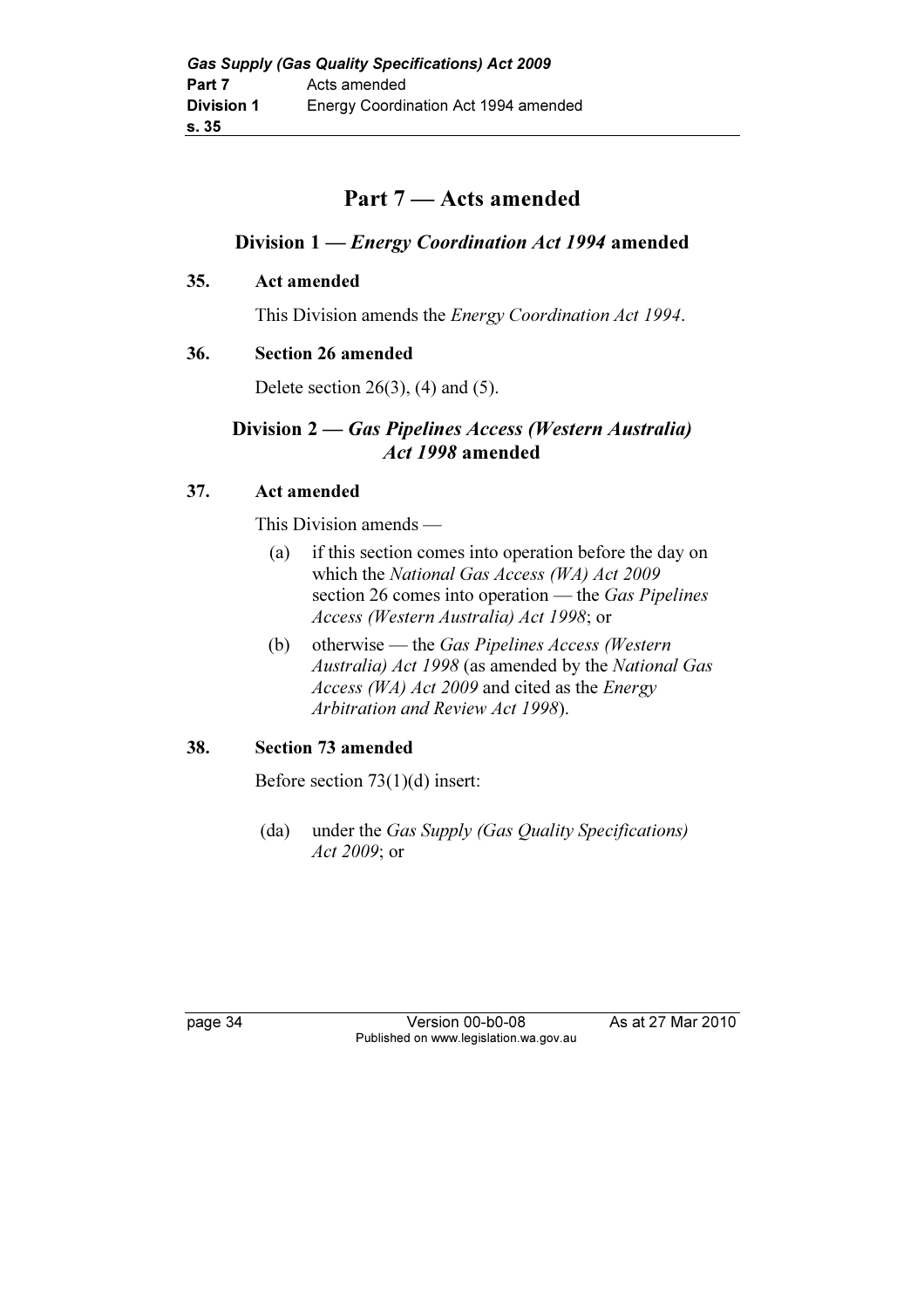## **Notes**

This is a compilation of the Gas Supply (Gas Quality Specifications) Act 2009. The following table contains information about that Act.

#### Compilation table

| <b>Short title</b>                                  | <b>Number</b><br>and year | Assent     | Commencement                                                                                                                       |
|-----------------------------------------------------|---------------------------|------------|------------------------------------------------------------------------------------------------------------------------------------|
| Gas Supply (Gas Quality<br>Specifications) Act 2009 | 35 of 2009                | 3 Dec 2009 | Pt. 1: 3 Dec 2009 (see s. 2(a));<br>Act other than Pt. 1: 27 Mar<br>2010 (see s. $2(b)$ and <i>Gazette</i><br>26 Mar 2010 p. 1133) |

1

As at 27 Mar 2010 Version 00-b0-08 page 35 Published on www.legislation.wa.gov.au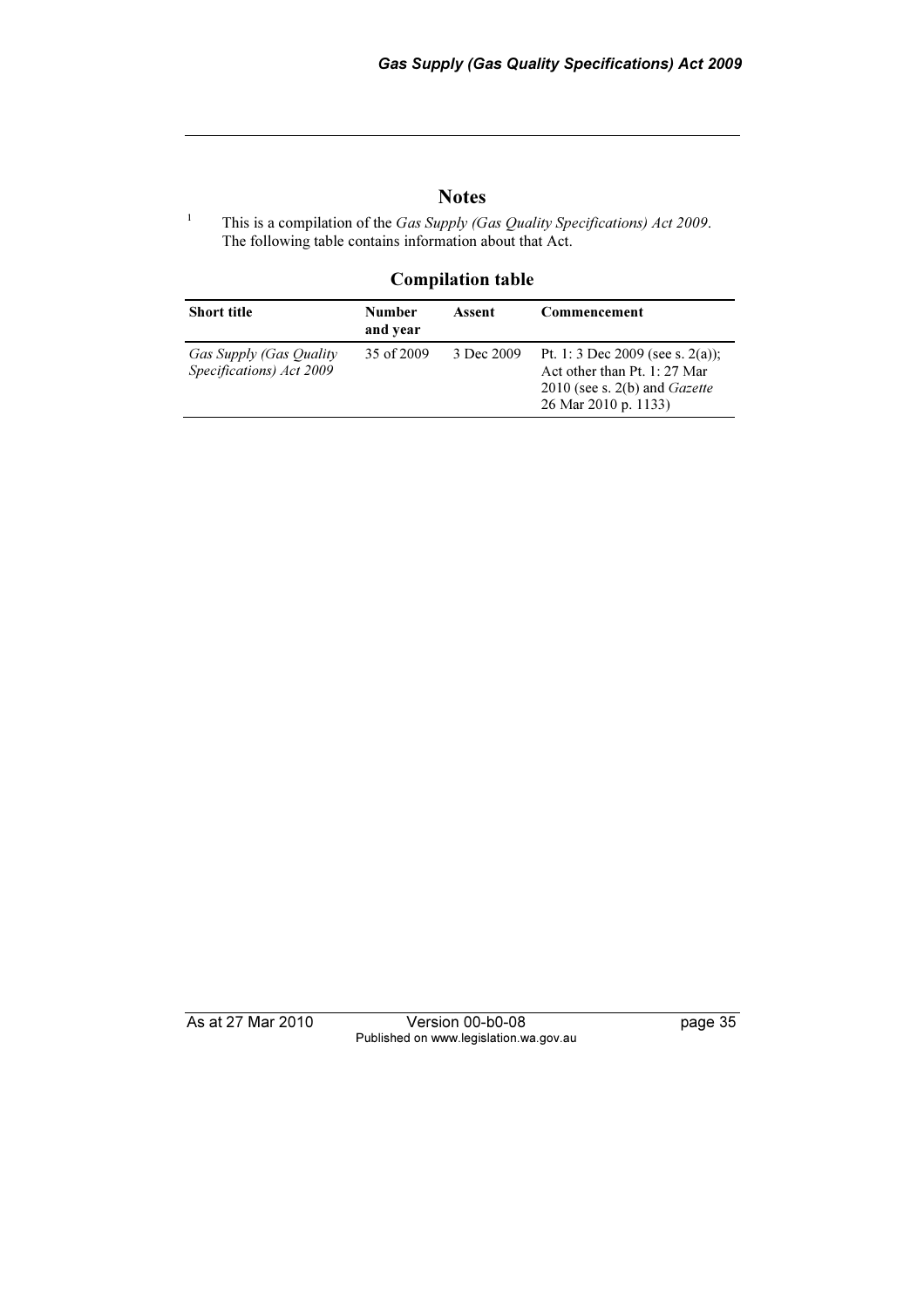#### Defined terms

# **Defined terms**

[This is a list of terms defined and the provisions where they are defined. The list is not part of the law.]

| Defined term | Provision(s) |
|--------------|--------------|
|              |              |
|              |              |
|              |              |
|              |              |
|              |              |
|              |              |
|              |              |
|              |              |
|              |              |
|              |              |
|              |              |
|              |              |
|              |              |
|              |              |
|              |              |
|              |              |
|              |              |
|              |              |
|              |              |
|              |              |
|              |              |
|              |              |
|              |              |
|              |              |
|              |              |
|              |              |
|              |              |
|              |              |
|              |              |
|              |              |
|              |              |
|              |              |
|              |              |
|              |              |
|              |              |
|              |              |
|              |              |
|              |              |
|              |              |
|              |              |

page 36

Version 00-b0-08 Published on www.legislation.wa.gov.au As at 27 Mar 2010